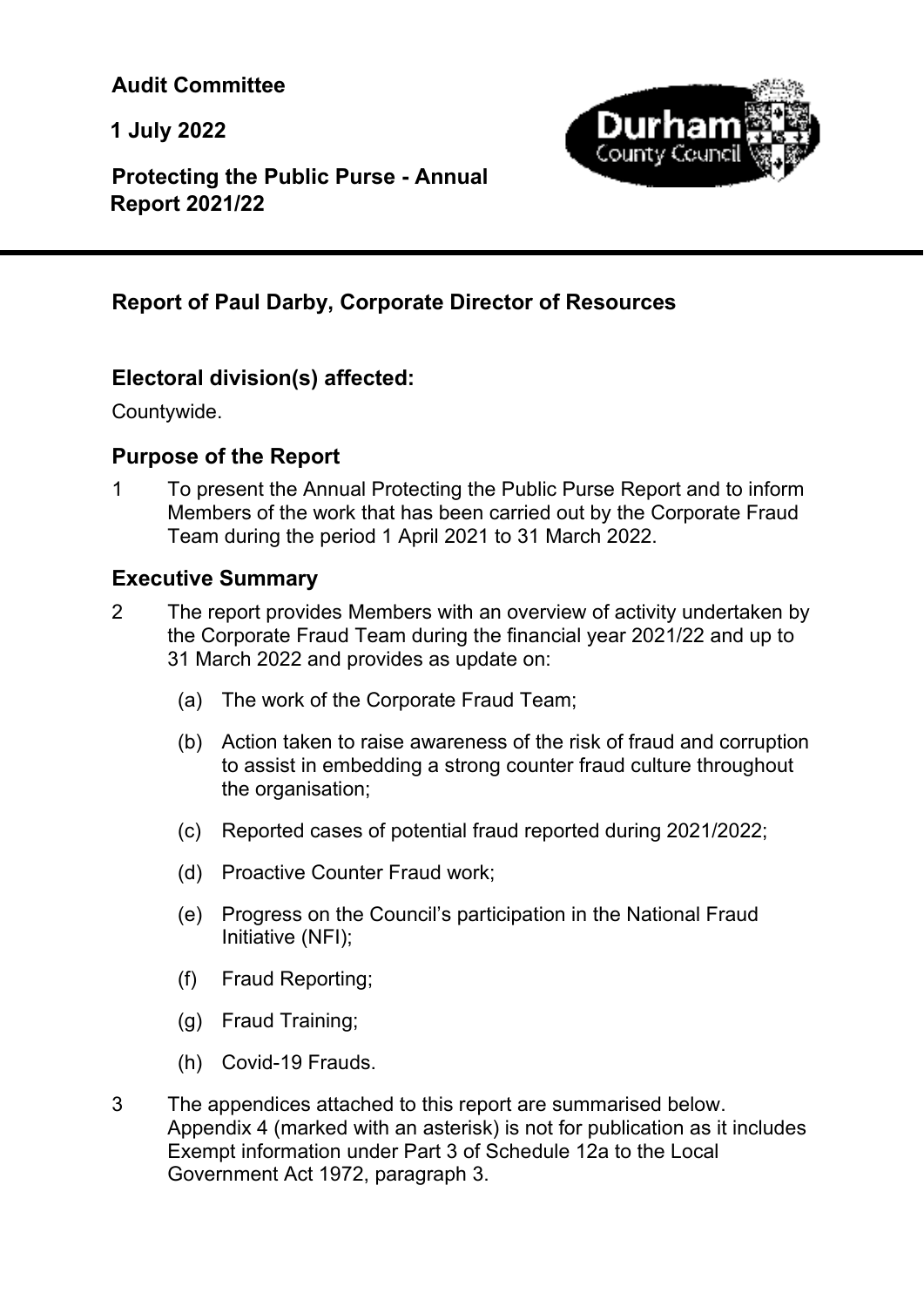- (a) Appendix 2 Case load and values of Fraud identified for 2021/2022;
- (b) Appendix 3 Counter Fraud Operation Plan 2022/2023;
- (c) Appendix 4\* Cases of potential internal corporate fraud reported and ongoing investigations;
- (d) Appendix 5 Corporate Fraud Performance Management Framework 2022/2023.

#### **Recommendations**

- 4 Members are asked to note the contents of the Annual Protecting the Public Purse Report 2021/22 including:
	- (a) The work carried out by the Corporate Fraud Team;
	- (b) The actions taken to improve awareness and the arrangements in place for managing the risk of fraud and corruption;
	- (c) Corporate Fraud Team numbers and values of fraud identified for 2021/2022 (Appendix 2);
	- (d) Counter Fraud Operation Plan 2022/2023 (Appendix 3);
	- (e) Corporate Fraud Performance Management Framework 2022/2023 (Appendix 5).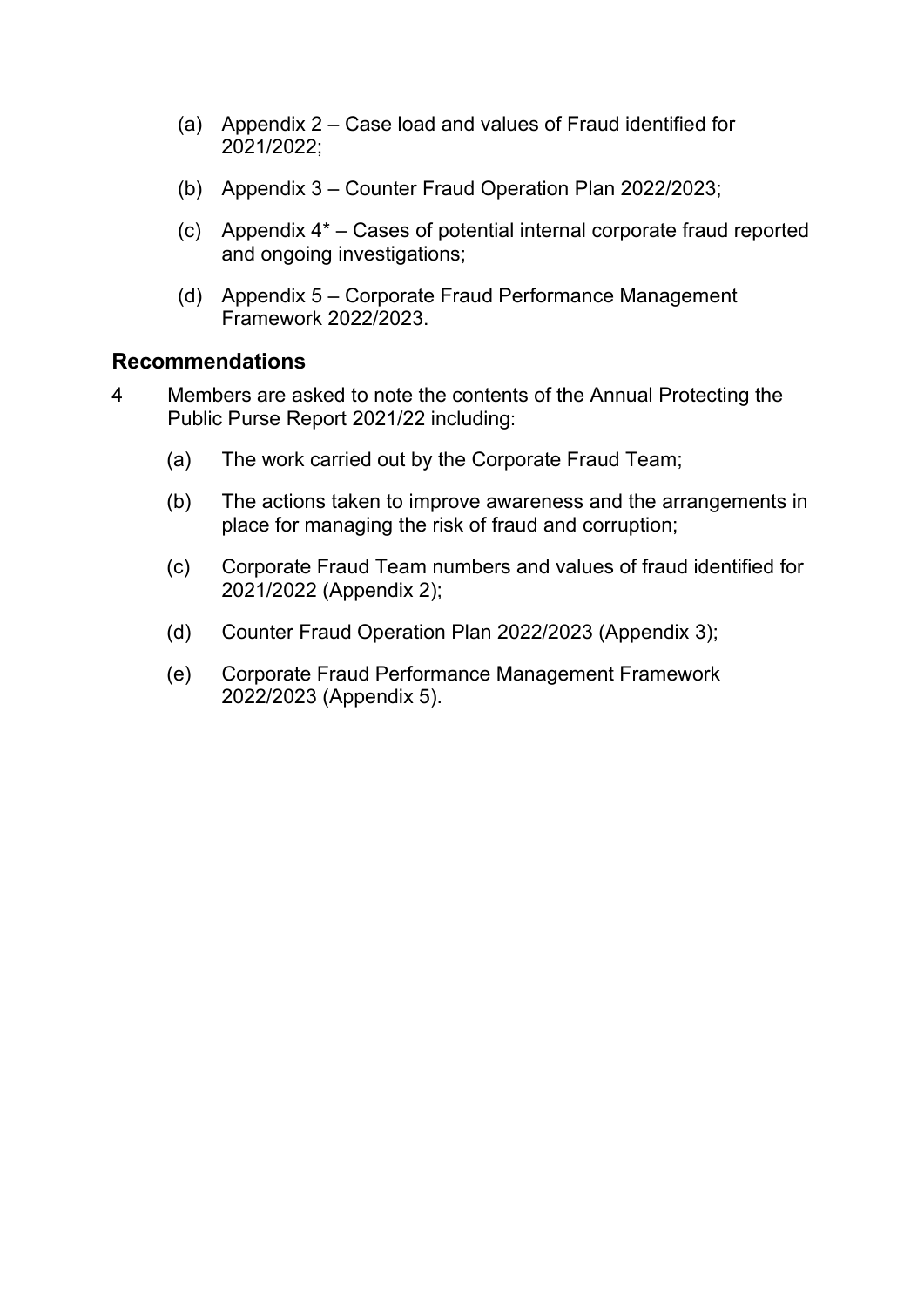# **Background**

- 5 The risk of fraud and corruption is recognised as a strategic risk within the Council's Corporate Strategic Risk Register.
- 6 The latest Counter Fraud and Corruption Strategy was agreed by Audit Committee in June 2018. It has remained unaltered since 2018, albeit annual reviews have been completed as part of the Counter Fraud Operational Plans, as there have been no significant changes needed, until the 2021/22 review was carried out and following the national publication of the Fighting Fraud & Corruption Locally a Strategy for the 2020's, which was presented to the committee in June 2020.
- 7 The new updated 2022 strategy has been designed around our ambition to be an Excellent Council and based upon five key themes: Governance, Acknowledge, Prevent, Pursue and Protect, adhering to the Fighting Fraud and Corruption Locally – A Strategy for the 2020's.
- 8 The Counter Fraud & Corruption Strategy 2022 sets out how these themes are addressed at Durham, with a key objective being to Protect the Council, our assets, our employees, the community we serve and ultimately protect the public purse.

### **Roles and Responsibilities**

- 9 The Corporate Fraud Team is responsible for:
	- Developing, implementing and promoting the Council's Counter Fraud and Corruption Strategy, raising awareness of the risk of fraud and corruption and advising on controls that will effectively manage the risk;
	- Acknowledging our Fraud Response and being pro-active in the prevention and identification of potential fraud and irregularity, with the overall aim to protect the Council, our assets, our employees, and the Community we serve;
	- Investigating cases of suspected fraud and overseeing that any investigations are completed in accordance with the Council's Fraud Response Plan and other Counter Fraud Policies.
- 10 The Audit Committee is responsible for monitoring the arrangements the Council has put in place to mitigate the risk of fraud and corruption by seeking assurance on their effectiveness.

# **Corporate Fraud Team**

11 The Corporate Fraud Team has continued to develop over the last year, despite the pandemic continuing to have an impact. The team has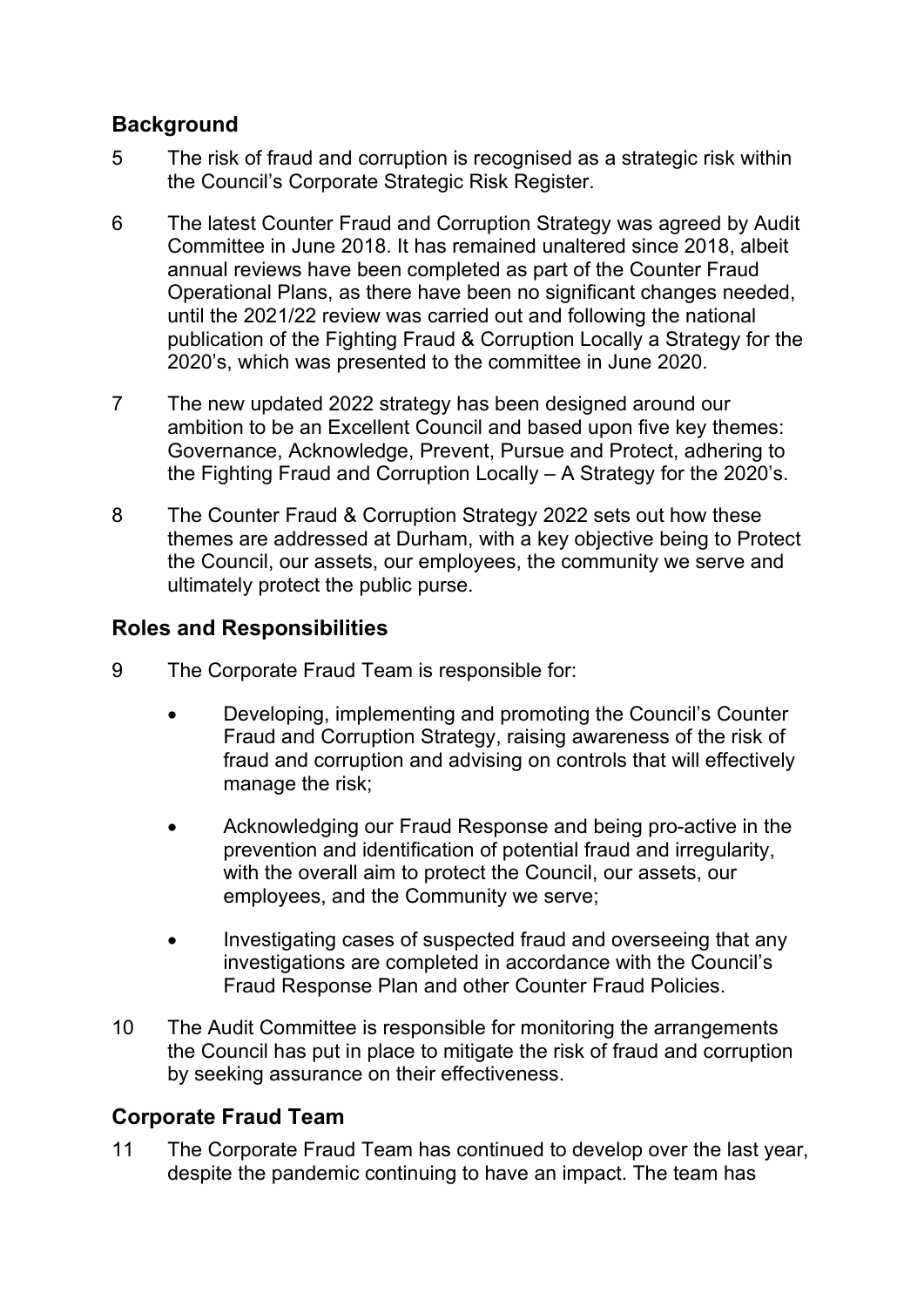investigated both internal and external frauds, as well as assisting with counter fraud activity.

- 12 The work of the Corporate Fraud Team includes:
	- Investigating potential council tax reduction fraud;
	- Investigating potential single person discount fraud and other council tax frauds;
	- Investigating potential business rates fraud;
	- Investigating potential employee fraud;
	- Investigating potential fraud in schools;
	- Investigating potential fraud and abuse of blue badges;
	- Investigating potential direct payments fraud;
	- Investigating potential insurance fraud;
	- Investigating potential grant fraud;
	- Investigating potential procurement fraud;
	- Investigating serious data breach cases where the Information Commissioners Office will be notified;
	- Coordinating and investigating reports from the National Fraud Initiative (NFI);
	- Creating stronger partnership working and a multi-agency approach to tackle organised crime and fraud and corruption by having a member of the Corporate Fraud Team working alongside Durham Constabulary;
	- Working with Believe Housing, Gentoo Homes and Livin Housing to investigate potential tenancy fraud;
	- Working with Bernicia Homes, Gentoo Homes, Karbon Homes, and Livin Housing to investigate potential right to buy and right to acquire fraud and verification checks;
	- Membership of the National Anti-Fraud Network (NAFN), CIPFA Counter Fraud Centre and North East Fraud Forum (NEFF) attending round table events and forums to gain best practice;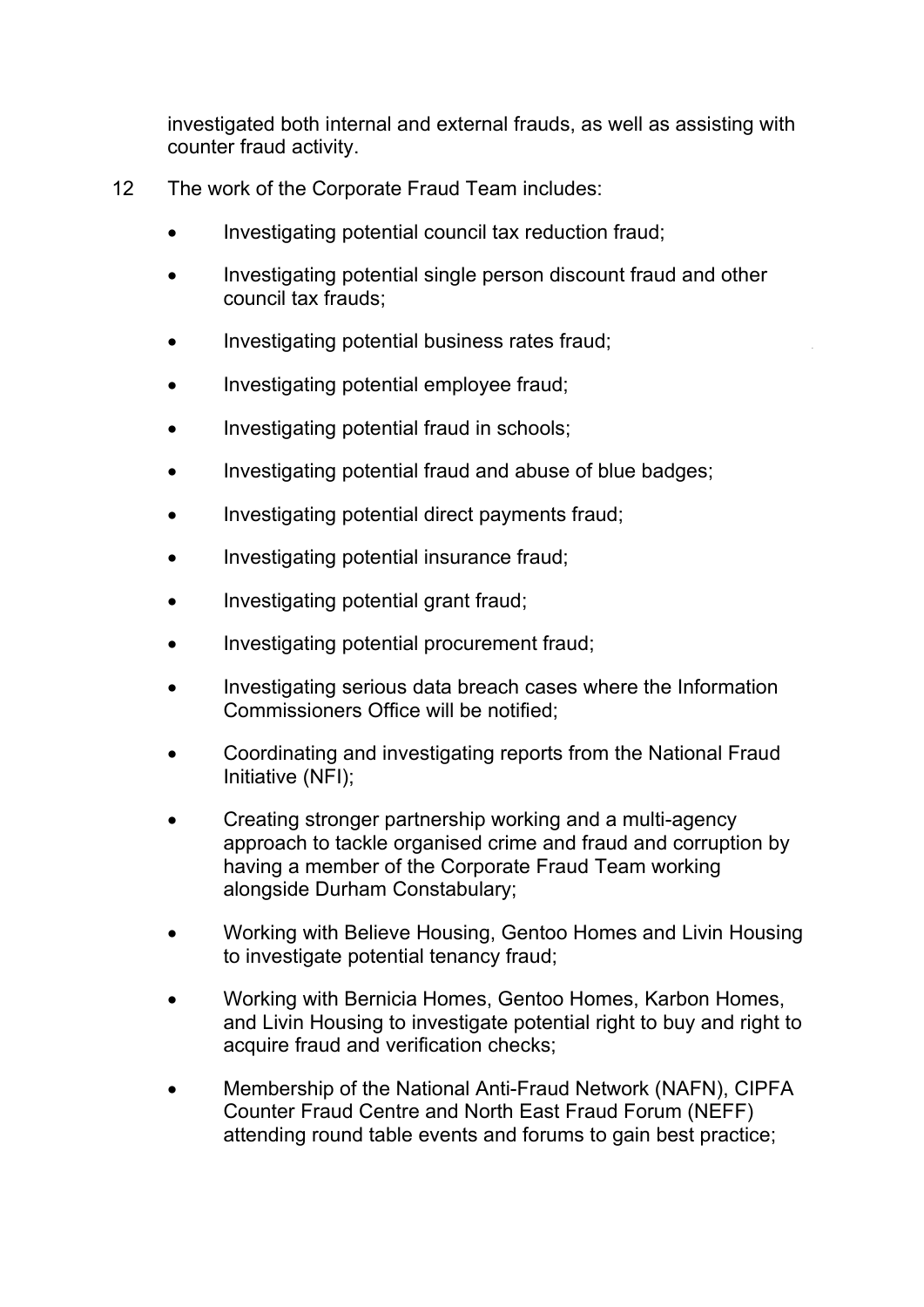- Working with colleagues in People and Talent Management to review and support disciplinary investigations;
- Working with colleagues in People and Talent Management and Corporate Complaints Unit to review employee complaints;
- Investigating Covid-19 frauds and assisting with post assurance and pre-payment checks with Covid-19 grants.

#### **Counter Fraud Awareness**

- 13 A summary of the counter fraud awareness initiatives progressed in 2021/22 is set out below:
	- A continued review of the Corporate Strategic Risk into Fraud & Corruption has been completed, with progress made to develop a Fraud Risk Register embedded within each Service grouping;
	- Virtual attendance at Durham Constabulary's Serious and Organised Crime Disruption Panel every two months;
	- Virtual attendance at Durham Constabulary's Gold Command Group;
	- Fraud awareness with emerging Covid-19 fraud risks being communicated to high-risk areas during 2021/22. Further awareness is continuing, with the pandemic changing the fraud landscape. Fraud Awareness is an ongoing action included within the Fraud Operational Plan to be delivered on an annual basis;
	- Fraud awareness is incorporated into the induction process for new employees. Employees are directed to Counter Fraud pages and Policies on the intranet;
	- As part of the annual review of the Recruitment and Selection Policy, a fraud declaration is included to act as a deterrent. It has been agreed for employee data to be reviewed and matched against Durham Constabulary's Organised Crime Group (OCG) data;
	- Several warnings have been received from NAFN regarding a range of frauds and scams against Councils and schools. All warnings are communicated to the relevant service areas and publicity to warn our customers;
	- Durham County Council is a member of the CIPFA Counter Fraud Centre and the North-East Fraud Forum (NEFF), receiving warnings of scams and alerts and good practice. Again, all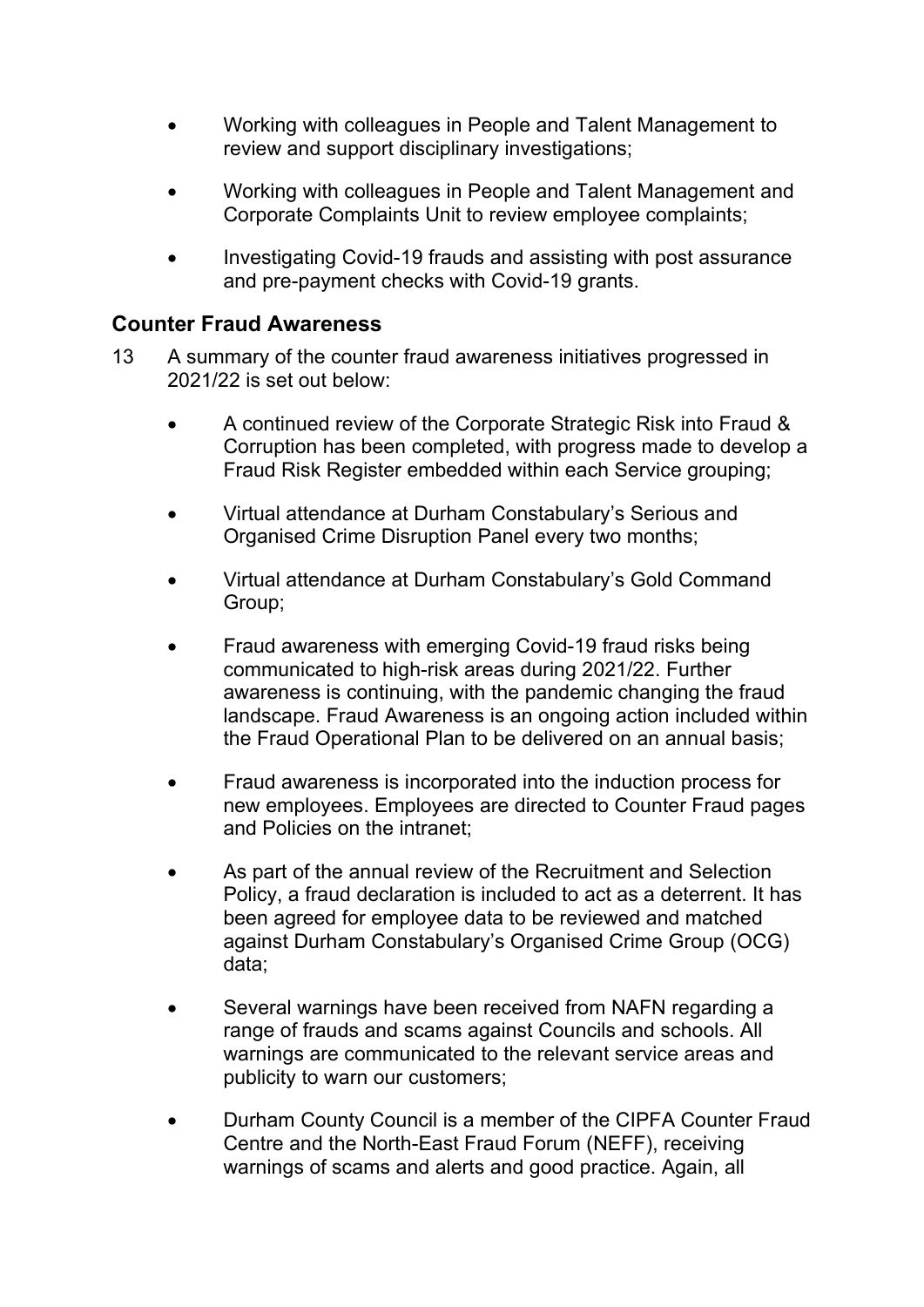warnings are communicated to the relevant service areas and publicity to warn our customers;

- The Corporate Fraud Team has signed up to receive Credit Industry Fraud Avoidance System (CIFAS) weekly alerts, with these alerts also communicated to the relevant service areas and publicity to warn our customers;
- To help reduce the potential risk to schools within the County, details of the common frauds and scams, and how to avoid them, have also been made available on the school extranet and in school newsletters;
- The Corporate Fraud System records all scams and alerts, so intelligence searches can be made at any time;
- A Fraud Protection Update was designed and implemented during 2021/22 communicating fraud scams and alerts to customer who had signed up to the scheme. There were four editions issued during the year, with further editions to continue during 2022/23;
- The Confidential Reporting Code (Whistleblowing) is available on the Council website for contractors, suppliers, and former employees, as well as publicity for current employees being included on the intranet. There have been eight reports during 2021/22, which is a significant increase from previous years. Further awareness of the code is being reviewed, especially with the heightened threat of insider fraud due to Covid-19;
- The Corporate Fraud Sanction Policy is publicised on the Council website acting both as a deterrent and allowing us to pursue fraudsters. This policy sets out what actions will be taken with fraud and the sanctions available to dispose of offenders. Since the creation of the Corporate Fraud Team, we have had 23 prosecutions and sanctioned 54 cases, with potential further cases currently under investigation;
- A continued review of Durham County Council's website relating to fraud and the reporting methods has been carried out, with new pages added to the landing page www.durham.gov.uk/fraud. This is part of the Fraud Campaign and Fraud Communications Strategy;
- The Counter Fraud and Corruption Strategy, the Fraud Response Plan, the Confidential Reporting Code, the Corporate Fraud Sanction Policy, and the Anti Money Laundering Policy are all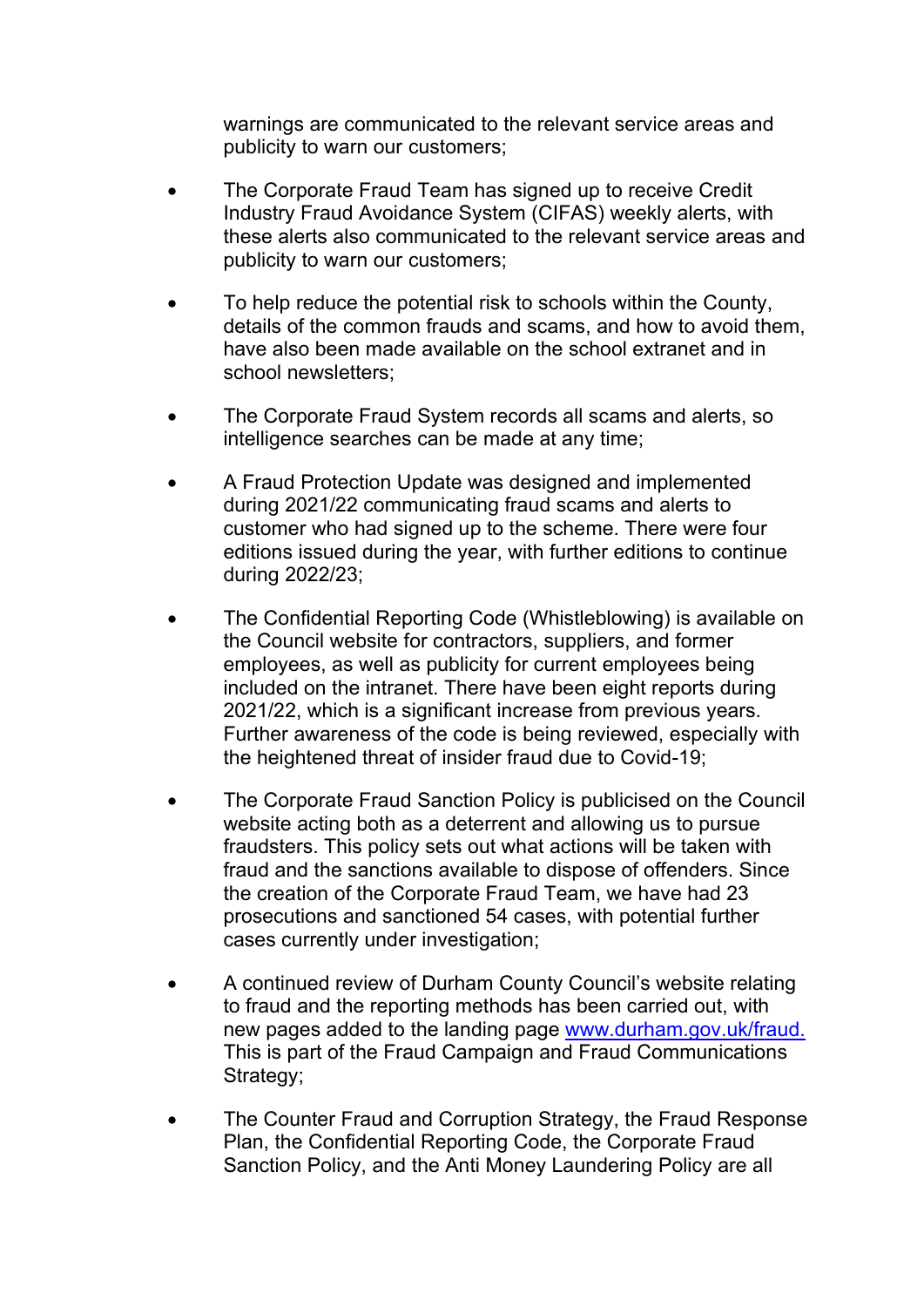available on both the Council website and on the intranet. All these documents are currently being reviewed, with the strategy being presented to Audit Committee in July 2022;

- Training, which includes counter fraud guidance, is included in the Governor Training Booklet. We provide courses over the school year;
- The Corporate Fraud System is maintained for all reported cases of fraud, which is then reported to Service areas and Audit Committee;
- Fraud reporting has continued during 2021/22 with 995 reports made. All of the various fraud reporting channels have been utilised, showing the importance of maintaining these access channels and the need to keep reviewing new reporting methods;
- The Fraud Communications Strategy and delivery programme has continued throughout 2021/22, with various forms of publicity and communications, especially with Covid-19 frauds and scams. Further details of this are included below;
- An electronic process for the Employee Code of Conduct (CCE) declarations was finalised and rolled out during 2021/22.
- 14 The Counter Fraud Operational Plan 2021/22 was implemented and monitored throughout the year.
- 15 A new Counter Fraud Operational Plan has been developed for 2022/23, which is attached at Appendix 3. The plan will continue to be monitored every four weeks, so that progress can be effectively managed across the coming year.
- 16 A programme for managers is included within the Corporate Training Programme and includes Fraud Awareness. Regular sessions are held which includes as many managers as possible to alert them to the risk of fraud as an organisation and in their respective service areas.
- 17 In May 2019 the Council signed up to a joint counter fraud initiative with the Department of Works and Pensions (DWP) local fraud investigators. The joint counter fraud initiative involved DWP local fraud teams, working together with council fraud teams, carrying out joint criminal fraud investigations of the Local Council Tax Reduction Scheme (LCTRS) and Social Security benefit fraud.
- 18 Since May 2019 there have been a total of six cases jointly investigated, all of which have been closed as no fraud was ultimately identified. A review of the joint working initiative with DWP Management is pending,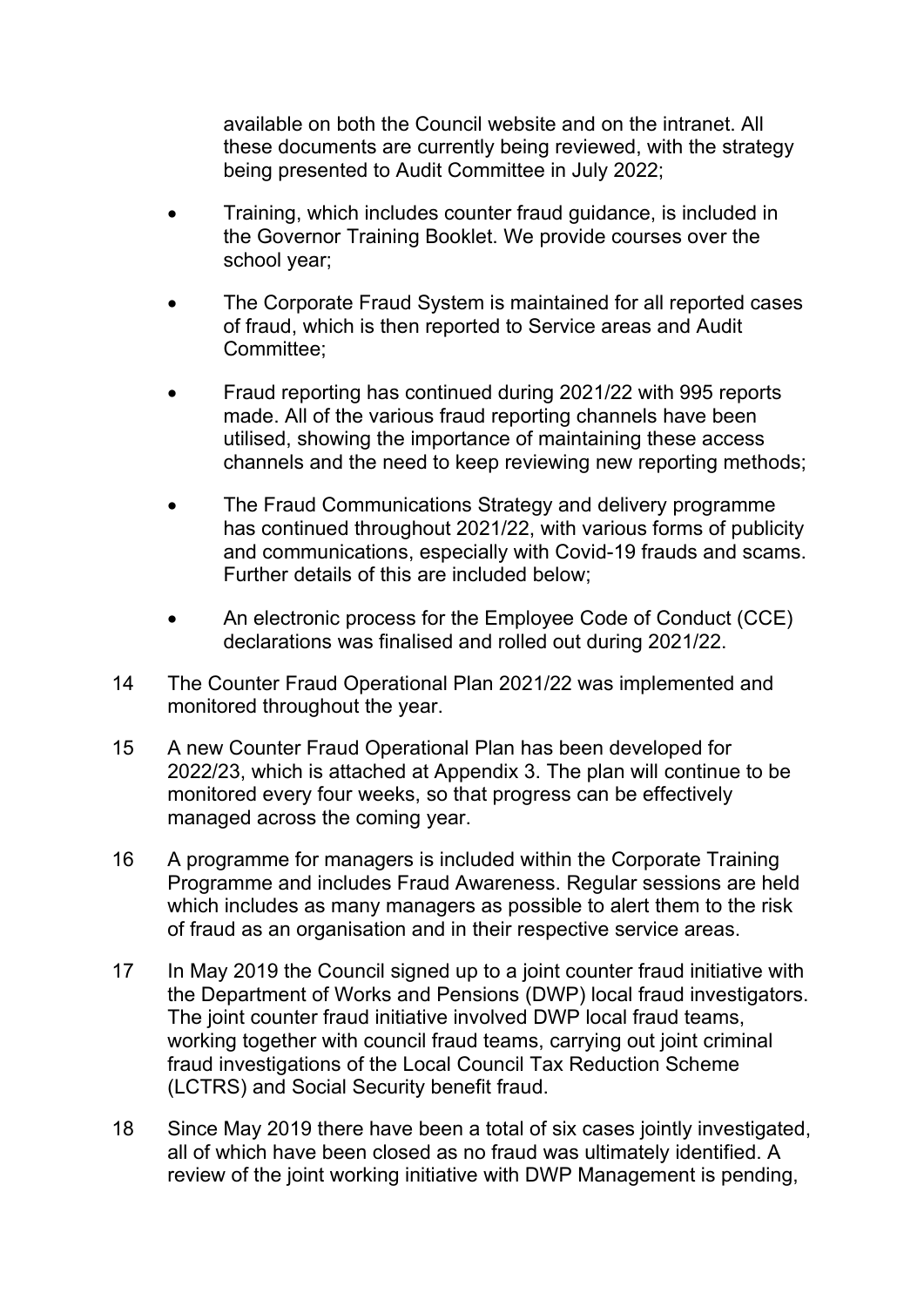to determine if it is worthwhile continuing. However due to the pandemic, DWP fraud teams have been seconded to other workloads, therefore this initiative and the review is still on hold. Progress with this initiative will continue to be reported to the Committee within the update activity report.

- 19 The fraud communication strategy and fraud campaign has progressed during 2021/22, introducing awareness of new fraud risks, a member's awareness and a new scam and alerts website page and mailing list.
- 20 The fraud campaign supported International Fraud Awareness week in November 2021, which included specific publicity for the Corporate Fraud Team. A Tenancy Fraud Awareness week, in partnership with the North-East Tenancy Fraud Forum was also supported in February 2022.
- 21 A new Fraud Communications Strategy has been finalised for 2022/23 with the same key messages to 'fight fraud together' and 'stamp out fraud' asking residents, stakeholders, Members, and employees to 'help stop fraud and report it'. This is monitored monthly.
- 22 The Fraud Communication Strategy is a live document, with further internal and external communications being developed and will continue to be rolled out during 2022/23, with the plan to keep our awareness refreshed and ongoing, especially as 'fraud doesn't stop or stand still'.
- 23 The Council has piloted an Email Fraud Protection (EFP) product. The product detects fake invoices even from compromised email accounts, rates every invoice for authenticity or indicators of compromise, monitors compromised emails from vendors, suppliers and internal accounts and scans emails continuously including archived content and attachments.
- 24 EFP assists with vendor/supplier fraud, CEO fraud, from email spoofing and account take overs. Further to evaluating the pilot, a decision was made not to progress with the product. The evaluation gave assurance with current controls and that the amount of resource that would be needed to invest in the product, was not value for money with the potential fraud risks that could be identified.

### **Reported Cases of Potential Fraud and Irregularity**

25 The Fraud Response Plan, which underpins the Counter Fraud and Corruption Strategy, requires that cases of attempted, suspected or proven corporate fraud or irregularity reported to service managers must be reported to the Chief Internal Auditor and Corporate Fraud Manager when they are identified or raised.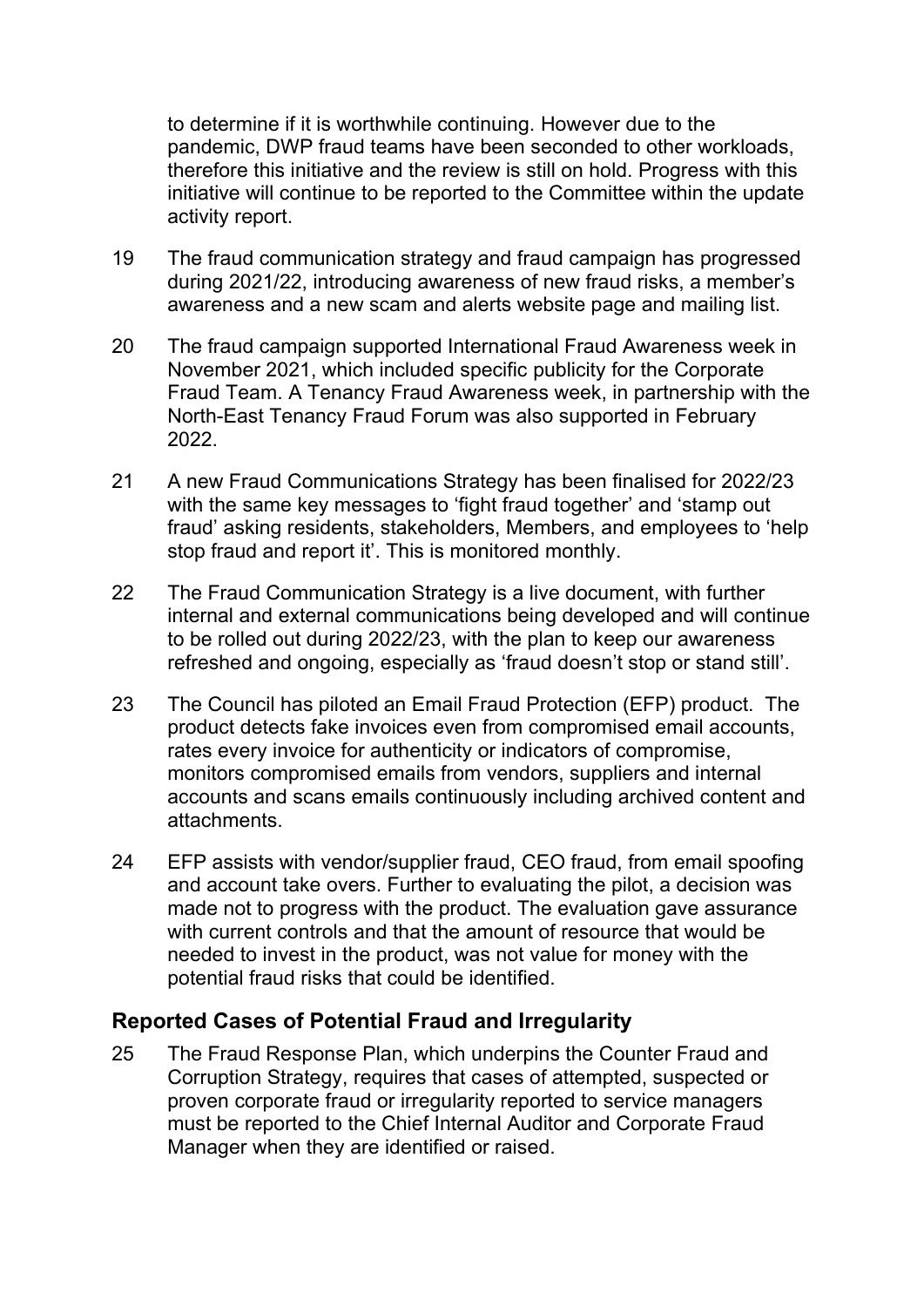- 26 A register is maintained by the Chief Internal Auditor and Corporate Fraud Manager of all suspected cases of fraud reported, whether or not the matter is investigated. The register is maintained on the Council's Corporate Fraud System and identifies all different types of fraud, both internal and external.
- 27 The maintenance of these records is essential to monitor the impact of fraud on, and within, the Council, as a measure of the effectiveness of the Counter Fraud and Corruption Strategy.
- 28 Cases are also monitored to identify any potential trends and/or potential weaknesses in the control environment that may require further action or attention.
- 29 A summary of the potential cases of internal corporate fraud reported in each of the last five years is as follows: -

| <b>Financial Year</b> | <b>Number of Cases</b> |
|-----------------------|------------------------|
| 2017/18               | 40                     |
| 2018/19               | 30                     |
| 2019/20               | 37                     |
| 2020/21               | 23                     |
| 2021/22               | 25                     |

- 30 Referrals in 2021/22 have increased slightly in comparison to the previous year, albeit remain low compared to pre-pandemic years. This may well be due to the pandemic and people working at home. It is hoped that the awareness of the Corporate Fraud Team acts as a suitable deterrent and our zero-tolerance approach is being embedded within the organisation.
- 31 Fraud publicity with International Fraud Awareness week in November 2021, publicising the Confidential Reporting Code and the Fraud Communication Strategy, with our Insider Threat messages, has hopefully encouraged reports to be made. Ongoing awareness of the Corporate Fraud Team and promoting our Fraud Strategy will continue to encourage these cases to be reported.
- 32 Working from home has changed the landscape and potential for internal fraud. Our internal fraud risks and the Council's internal control measures have continued to be reviewed during 2021/22 to ensure that they remain fit for purpose and take account of the increase in home working.
- 33 A summary of ongoing cases from previous years, and cases reported in 2021/22, together with the outcomes from any subsequent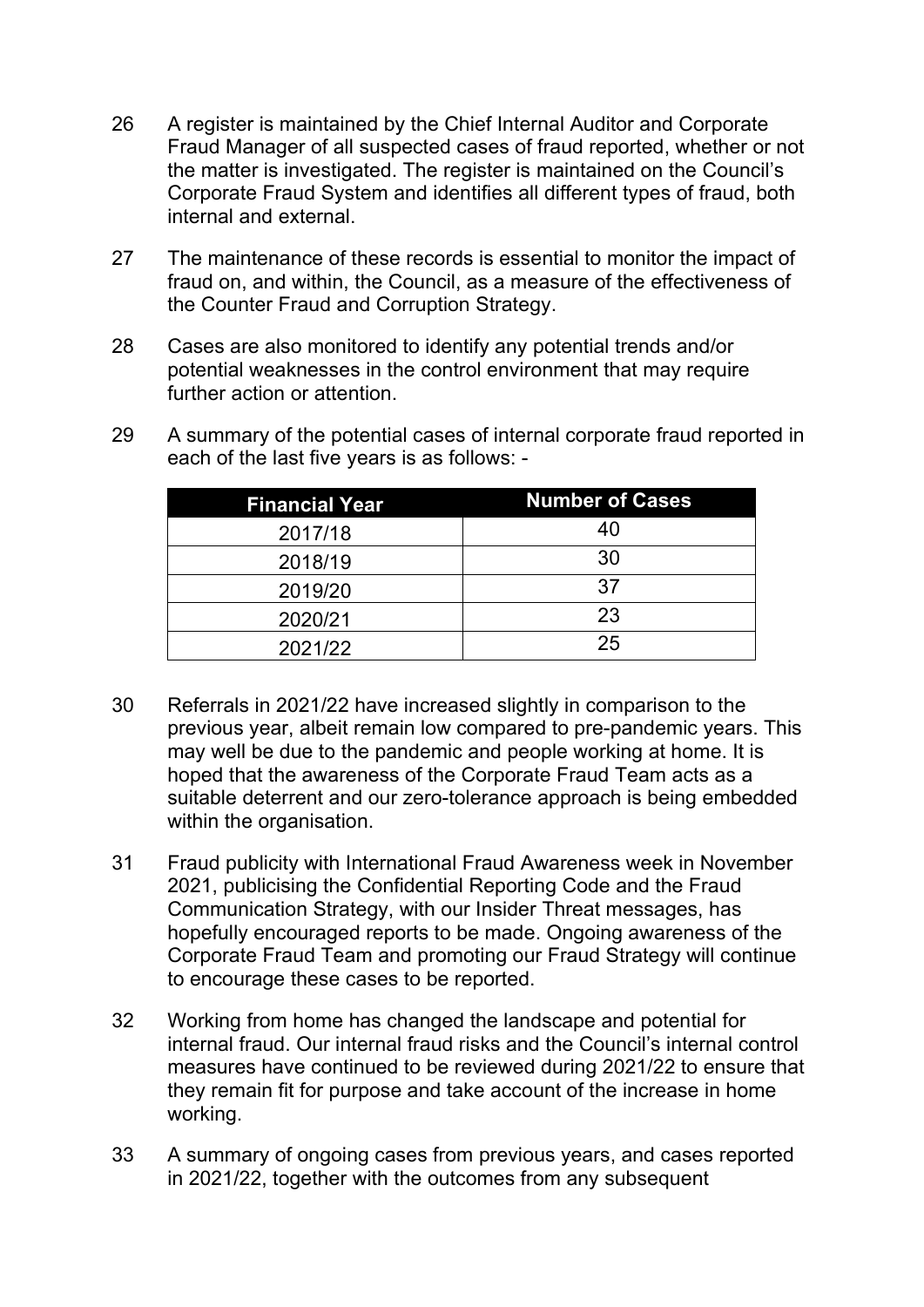investigation, are shown as Appendix 4 within Protecting the Public Purse Annual Report (Part B).

- 34 As with all fraud investigations carried out, where weaknesses in control are identified, recommendations are made to minimise the risk of repeat cases. Where applicable, and where patterns emerge, this helps inform the Internal Audit Plan and potential proactive fraud work in the future.
- 35 A summary of the potential cases of external corporate fraud reported and investigated since 2015/16 is as follows: -

| <b>Financial</b><br>Year | <b>Number of</b><br><b>Referrals</b> | <b>Number of</b><br><b>Cases</b><br>Investigated | <b>Actual</b><br><b>Outcome</b><br><b>Values</b> | <b>Notional</b><br><b>Outcome</b><br><b>Values</b> |
|--------------------------|--------------------------------------|--------------------------------------------------|--------------------------------------------------|----------------------------------------------------|
| 2015/16                  | 804                                  | 744                                              | £1,726,802                                       | <b>Not Recorded</b>                                |
| 2016/17                  | 803                                  | 364                                              | £793,331                                         | <b>Not Recorded</b>                                |
| 2017/18                  | 1,041                                | 659                                              | £796,691                                         | Not Recorded                                       |
| 2018/19                  | 978                                  | 481                                              | £1,344,290                                       | <b>Not Recorded</b>                                |
| 2019/20                  | 1,156                                | 721                                              | £3,569,089                                       | £64,888                                            |
| 2020/21                  | 1,133                                | 691                                              | £3,372,722                                       | £78,449                                            |
| 2021/22                  | 995                                  | 572                                              | £2,236,608                                       | £60,825                                            |
| <b>Totals</b>            | 6,910                                | 4,232                                            | £13,839,533                                      | £204,162                                           |

- 36 Referrals, the number of cases investigated and both outcome values decreased in 2021/22 when compared to previous years. The pandemic has changed the fraud landscape, and ways of working within the Corporate Fraud Team, which has had some impact. These figures are still of a high standard and with the planned changes for 2022/23 it is expected these will increase.
- 37 The totals show our zero tolerance of over 4,200 investigations and over £14 million worth of fraud uncovered or intercepted over the last seven years. The continual development and journey of the Corporate Fraud Team, with the fraud campaign and strong partnership working have contributed.
- 38 These partnerships, as well as others, have also allowed the team to commercialise and bring in an income. During 2021/22 the team income was circa £90,000, which is an increase from previous years, and allows for investment back into the service to continue our fight against fraud.
- 39 During 2019/20 a notional value measure was introduced within the team's performance indicators. This calculates a notional preventative value amount, that a fraud investigation has saved, that would have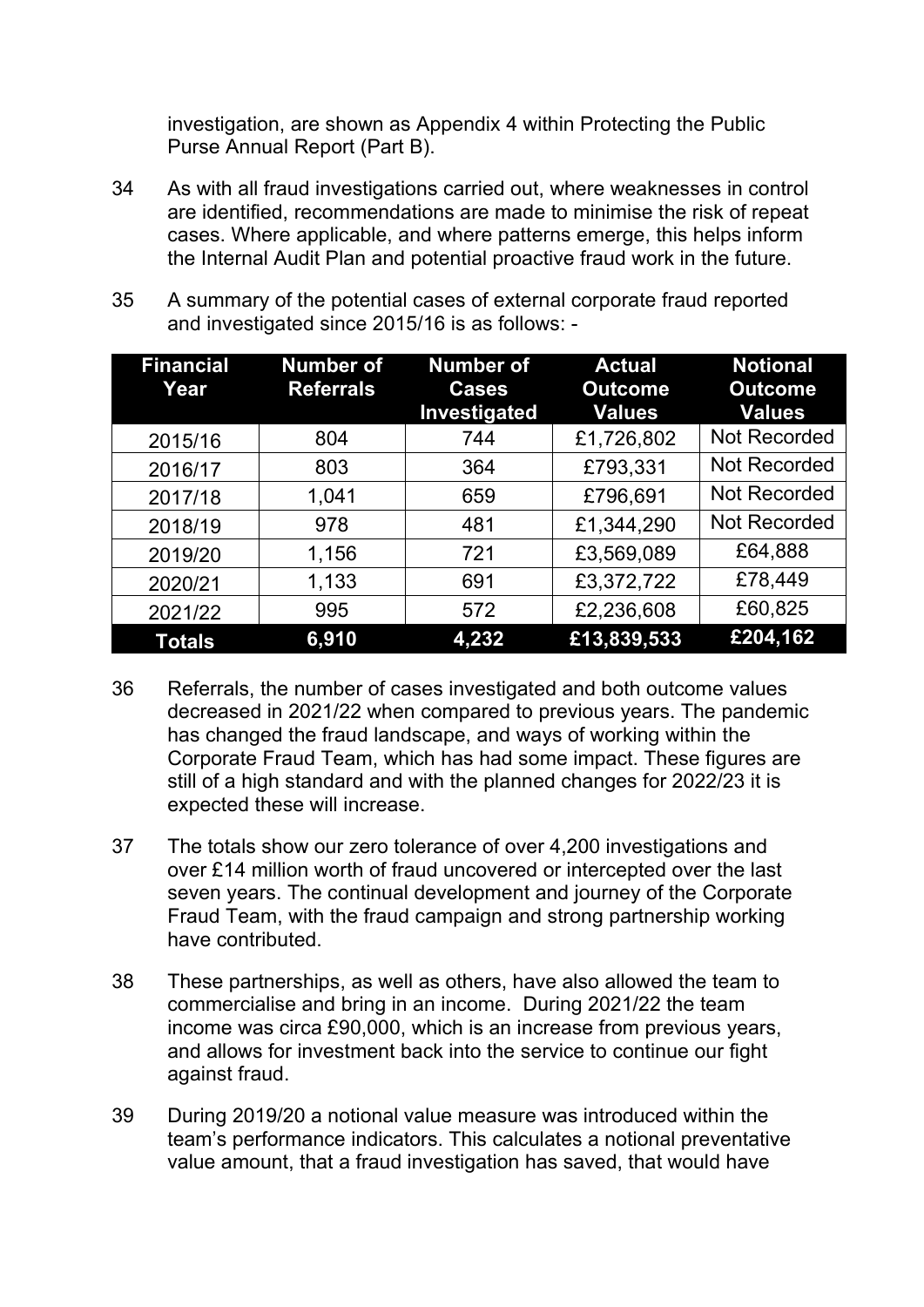continued to be paid. The methodology and calculations that are used are from both a national report by the Cabinet Office and using our own methodology with costs for the Council.

- 40 A review of our fraud measurement and fraud risk values was completed during 2021/22. A new method of calculating fraud will start for 2022/23, which will be presented within the update activity report in November.
- 41 A summary of the Corporate Fraud Team case load and values of fraud cases identified during 2021/22, are shown as Appendix 2.

### **Proactive Counter Fraud Work**

- 42 Across the year, several proactive counter fraud initiatives have been completed, including:
	- The continuation of the North-East Tenancy Fraud Forum (NETFF), with the Fraud Manager as joint chair;
	- The continuation of the North-East Counter Fraud Group (NECFG), with the Fraud Manager as the chair;
	- Further development of the Corporate Fraud System data warehousing software, which allows localised data matching and intelligence led investigations. New datasets have been included during 2021/22, with the internal hub now having 15 extracts, with over 1.2million records. Data analytics and proactive investigations are areas that the Corporate Fraud Team are keen to develop further;
	- The partnership work with Durham Constabulary allows for data matching to be done against specific council datasets against police OCG data. The partnership has also allowed for direct access to Police intelligence systems to assist with Corporate Fraud investigations;
	- The Police partnership continues to grow from strength to strength and other Local Authorities and forces have contacted us wanting to implement our approach. The FFCL has included our partnership within the new national Strategy as best practice;
	- The continuation of the Blue Badge Enforcement Group (BBEG) with one of the Corporate Fraud Investigators as chair. This group is attended by Parking Services, Adult Health Services, and the Corporate Fraud Team to tackle fraud and misuse as a joined-up authority;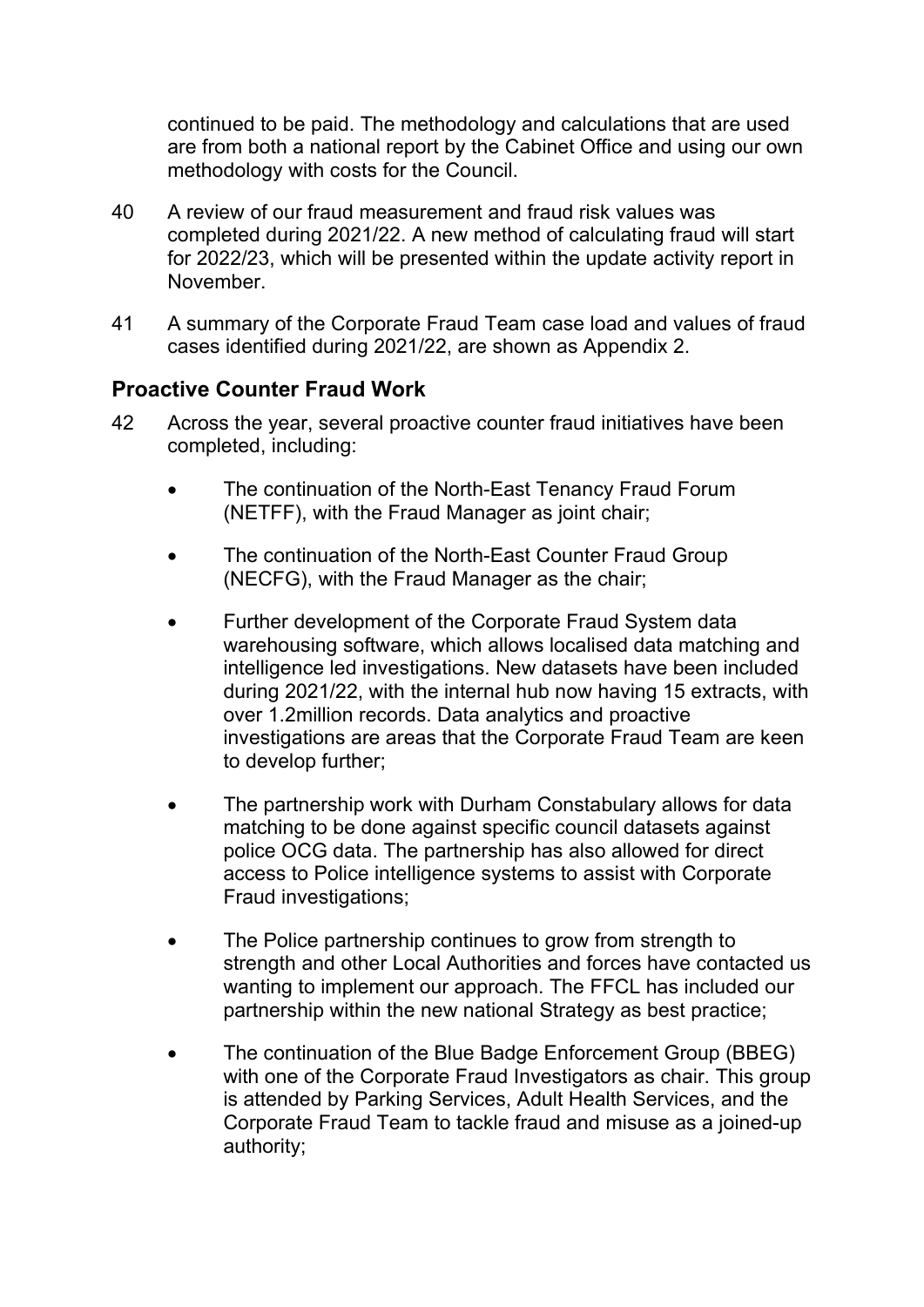- The Corporate Fraud Sanction Policy has allowed us to dispose of one prosecution and four sanctions during 2021/22. This number is low compared to the expected outcomes, and therefore for 2022/23 a new key performance indicator has been introduced for sanctions and prosecutions;
- Progress has continued to develop the North-East Regional fraud data hub, with Durham being the lead authority. This will assist with cross boundary intelligence and data matching, allowing us to tackle fraud on a regional level with Gateshead Council and Newcastle City Council;
- The Regional Hub continues to be developed under the Digital Economy Act and once this goes live, will be one the first fraud pilots nationally for local authorities. Due to the pandemic, and then the resignation of Lord Agnew, the go live date has been put on hold and it is now expected to receive ministerial approval in early 2022/23;
- A three-year Strategic Partnership is continuing with both Believe Housing Group and Livin Housing, for the Corporate Fraud Team to deliver Tenancy Fraud work for both organisations;
- A two-year Strategic Partnership is continuing with Gentoo Homes, for the Corporate Fraud Team to deliver Tenancy Fraud work;
- Strategic Partnerships are continuing with Bernicia Homes, Gentoo Homes, Karbon Homes and Livin Housing for the Corporate Fraud Team to deliver right to buy and right to acquire verification checks and any potential money laundering fraud;
- In December 2019 the Corporate Fraud Team seconded a Financial Investigator (FI). This role has continued during 2021/22 and continues to be invaluable, assisting with criminal investigations, as well as the recovery of monies and assets for the Council;
- This role has given the Corporate Fraud Team other lines of enquiry and powers that previously were not available and has demonstrated the need of a Financial Investigator within the fraud team on a permanent basis. Development of a resource from within the team commenced during 2021/22, with further workforce planning during 2022/23.

### **National Fraud Initiative**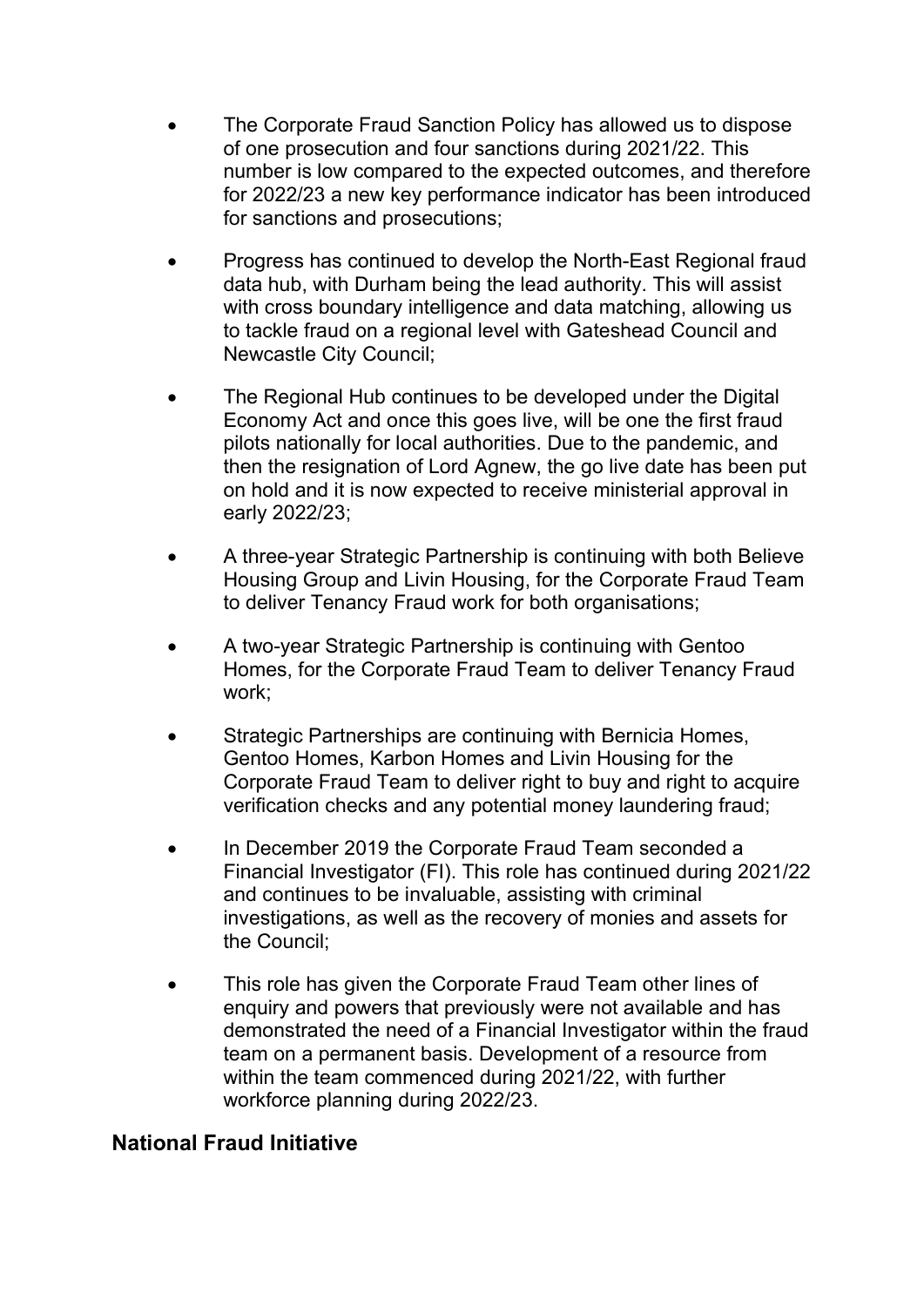- 43 The National Fraud Initiative (NFI) is the Cabinet Office's data matching exercise that runs every two years. Data from various Council systems was submitted in October 2020 and matched across systems and against data submitted by other organisations to identify potential fraud and / or error.
- 44 The main results of the NFI 2020/21 were released between January and April 2021, and produced a total of 84 separate reports, containing 26,659 individual data matches for review by the Council. The Corporate Fraud Team is the key contact and coordinator for this exercise, with an action plan to make sure DCC reviews and investigates the results to identify fraud and error and recover any overpaid monies. Results are investigated by service areas, internal audit, and corporate fraud, depending on the report types.
- 45 As at 31 March 2022, 63 reports / 9,653 matches have been closed and outcomes reported as 106 errors identified and savings of £17,257. There are reports that have been investigated and closed in bulk, but these do not show as individual matches closed and are not included within the 9,653. Most of the reports have now been closed, with some outstanding reports with Covid Grants, Payroll and Creditors.
- 46 The outcomes show that the controls and our own data analytics and partnership work, seem to be effective, with very few matches having positive outcomes, in that we are already aware and have actioned any error or that the match is incorrect. The outcomes have continued to decrease year on year, with feedback given to the Cabinet Office. New datasets and a programme of work is expected for future NFI exercises to address some of the concerns.
- 47 In line with NFI requirements, Council Tax and Electoral Roll data is also submitted annually to help identify potential Single Person Discount (SPD) fraud or error. Council Tax data is also matched to all other NFI data sets to identify further potential SPD fraud or error. This exercise was submitted in January 2022 with results received the same day.
- 48 The results produced a total of 2 reports and contained 9,084 individual data matches. With the controls and effective processes already with Revenues & Benefits, a sample of the results were reviewed. The findings showed there was no fraud and error and therefore gave enough assurances to close the full report.
- 49 The National Fraud Initiative was also carried out by DCC on behalf of Durham Constabulary, County Durham & Darlington Fire & Rescue Authority and for the first time the North-East Combined Authority.
- 50 The 2022/23 NFI exercise is due to start in June 2022, with data submitted in October 2022.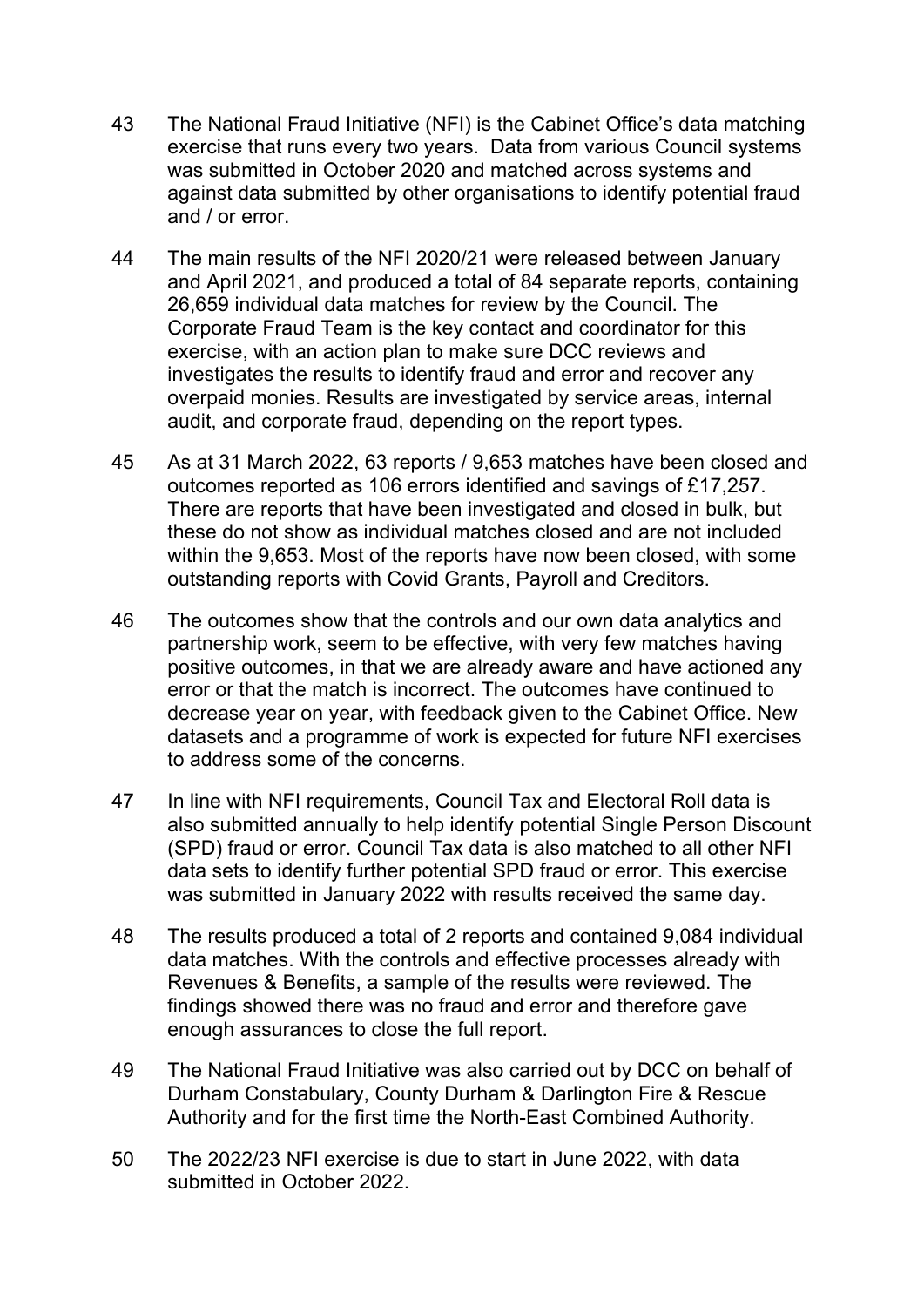# **Fraud Reporting**

- 51 The national CIPFA Counter Fraud and Corruption Tracker has not been collated during 2021/22 and therefore there is a gap in national fraud reporting. It is not known whether any future national report will be progressed.
- 52 As part of NECFG, a benchmarking is carried out to show a regional position, allowing Durham to benchmark against neighbouring authorities in the region. The most recent document once again shows Durham leading the fight against fraud in the North-East Region.
- 53 Fraud transparency data has continued to be reported on the website as part of the Local Government Transparency Code 2015.
- 54 The Council is continuing to support the Fighting Fraud and Corruption Locally (FFCL) Board and assisted with the development of the new national FFCL Strategy and supporting documents. The Council is mentioned in the Strategy as a best practice fraud team and thanked for our input. This best practice has recently been updated towards the end of 2021/22.
- 55 As part of the FFCL strategy, the comprehensive checklist has been reviewed, with a report to be complete during 2022/23. This report and any subsequent actions have been added to the Counter Fraud Operational Plan 2022/23. Any gaps will assist with our fraud response and continually professional development.
- 56 The Corporate Fraud Team has continued to benchmark with its Local Performance Indicators as part of the Performance Management Framework of the Service. A revised Performance Management Framework (Appendix 5) was designed during 2021/22 and will be implemented during 2022/23.
- 57 It is expected the new Performance Management Framework will focus the Corporate Fraud Team workloads and allow the team to benchmark against the new strategy themes and objective to be an Excellent Fraud Service.

# **Fraud Training**

- 58 A Durham Managers programme is included within the Corporate Training Programme and includes Fraud Awareness. Sessions are held to include as many managers as possible to alert them to the risk of fraud for both our organisation and in their respective service areas.
- 59 It has been agreed that all members of the Corporate Fraud Team will complete the new Accredited Counter Fraud Specialist qualification,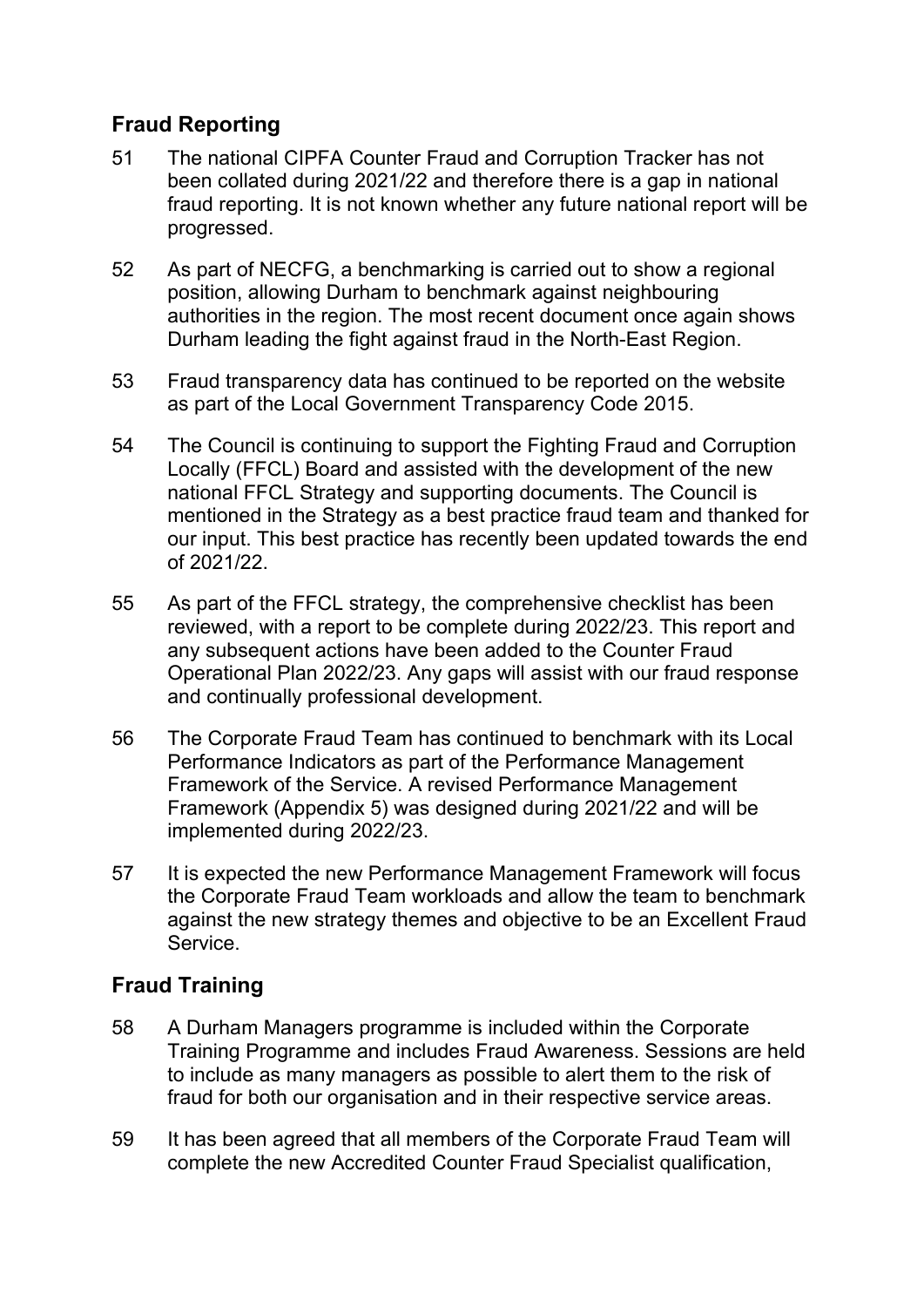showing the continued commitment within the Council to protect the public purse. Three members of the team are already qualified. Five members of the team are already Professional in Security accredited counter fraud specialists.

- 60 The Council was involved in the Local Authority Government Counter Fraud Profession Working Group, which reviewed and developed Local Authority fraud standards and a professional qualification. The Council is currently reviewing membership options and what actions need to be implemented to allow the membership. Any outstanding actions will be included in the Counter Fraud Operational Plan.
- 61 The Fraud Manager is the North-East Regional Representative for the 'Fighting Fraud and Corruption Locally' board and a member of the National Operational Group. This demonstrates Durham again leading the fight against fraud in the region and are also being recognised nationally.
- 62 The Fraud Manager has attended virtual conferences and seminars to assist with the team's continuing professional development.
- 63 A new Corporate Fraud Investigator apprentice was appointed in September 2021, to continue with our plan to 'grow our own' and build the team. They are studying the Level 4 Counter Fraud Investigator apprenticeship and the accredited counter fraud qualification via CIPFA.
- 64 A Durham cohort has continued during 2021/22, with the Council championing the new Counter Fraud Investigator apprenticeship. This is one of the first of these apprenticeships nationally, again showing Durham leading the way. Three members of the Corporate Fraud Team are enrolled.
- 65 The Fraud Investigation Standard, as part of this apprenticeship, has been developed to provide a recognised and robust pathway for fraud investigators, that would allow for parity across sectors and comprehensive development of all knowledge, skills and behaviours associated with being an effective and competent investigation professional.
- 66 An exercise was started during 2021/22 to benchmark the Council and each officer within the Corporate Fraud Team against these standards. It is expected the exercise will be concluded during 2022/23.
- 67 The Corporate Fraud Team's partnership with ITS Training (UK) Limited, a specialist fraud training provider is continuing. The Corporate Fraud Team benefits by receiving free places on training courses and saving costs in not having to travel to other venues outside Durham.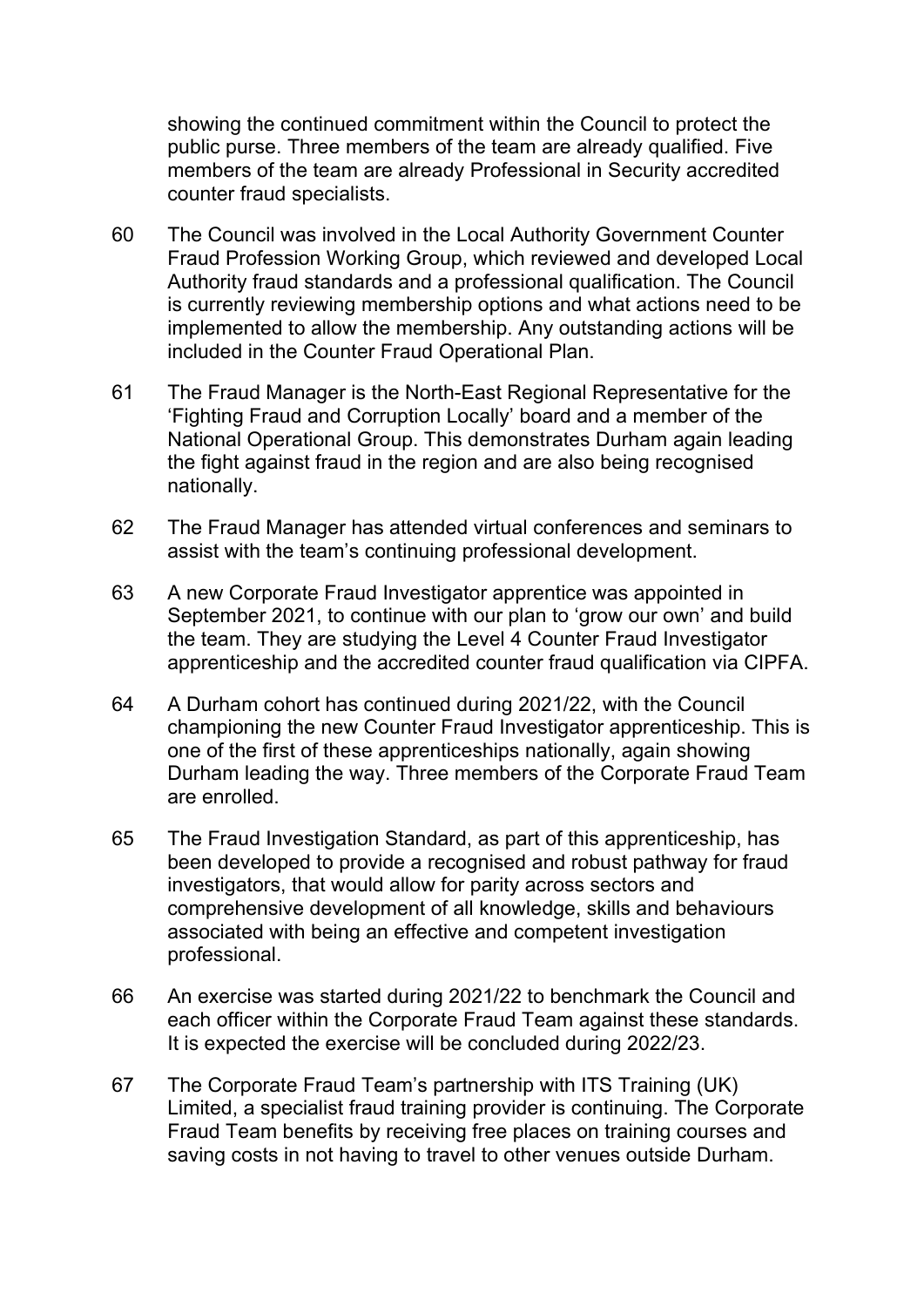# **Covid-19 Frauds**

- 68 As reported in the update activity report in November 2021, the Covid-19 pandemic has provided an opportunity for fraudsters to exploit people, businesses, and public and private organisations. Fraudsters are using sophisticated methods to callously exploit people's financial concerns, scamming them out of money. With the urgency to support people and the billions of pounds being spent from government, fraudsters are also taking advantage of weaknesses in controls.
- 69 Criminals have continued to use known fraud risks to attack local authorities via impersonation fraud, CEO fraud, mandate fraud, phishing emails, empty property fraud, false representation, and money laundering. Serious and Organised criminals are exploiting these unprecedented times, but we have also seen a rise in opportunist fraud.
- 70 The Corporate Fraud and Internal Audit Teams have played an important role in supporting the Council to verify we are paying out monies to genuine people and businesses who need financial support during the Covid-19 restrictions. The teams have continued to lead on the post payment verification processes, have been involved in designing systems and processes on an advice and consultancy basis, as services were tasked with establishing new processes to process these schemes.
- 71 Fraud & Corruption was added to our Covid-19 Risks and is being monitored on a regular basis. Intelligence alerts from NAFN, CIFAS and other national and regional forums are continually reviewed, with prompt action and awareness to internal service areas and the public.
- 72 Although most of the Grants Fund schemes have now closed, post assurance work and ongoing fraud investigations continue. There are currently 17 ongoing fraud investigations, with the expectation that this will continue to rise, as post payment assurance work continues. There are a further 13 fraud investigations raised following the recent Omicron Grant Scheme, which have just been allocated for investigation. These new Omicron investigations demonstrate that these types of fraud are still a risk.
- 73 Since the pandemic the Corporate Fraud Team have investigated 82 Covid-19 Grant Fraud cases, preventing, and identified fraud of circa £1.2million. The team continues to work in partnership with Durham Constabulary and had a successful custodial sentence earlier last year, as well as working in partnership with NAFN and reporting numerous national organised frauds to the National Investigation Service.
- 74 As part of the Covid-19 Fraud Risk monitoring, we will continue to review the ongoing risks and any emerging frauds, especially as the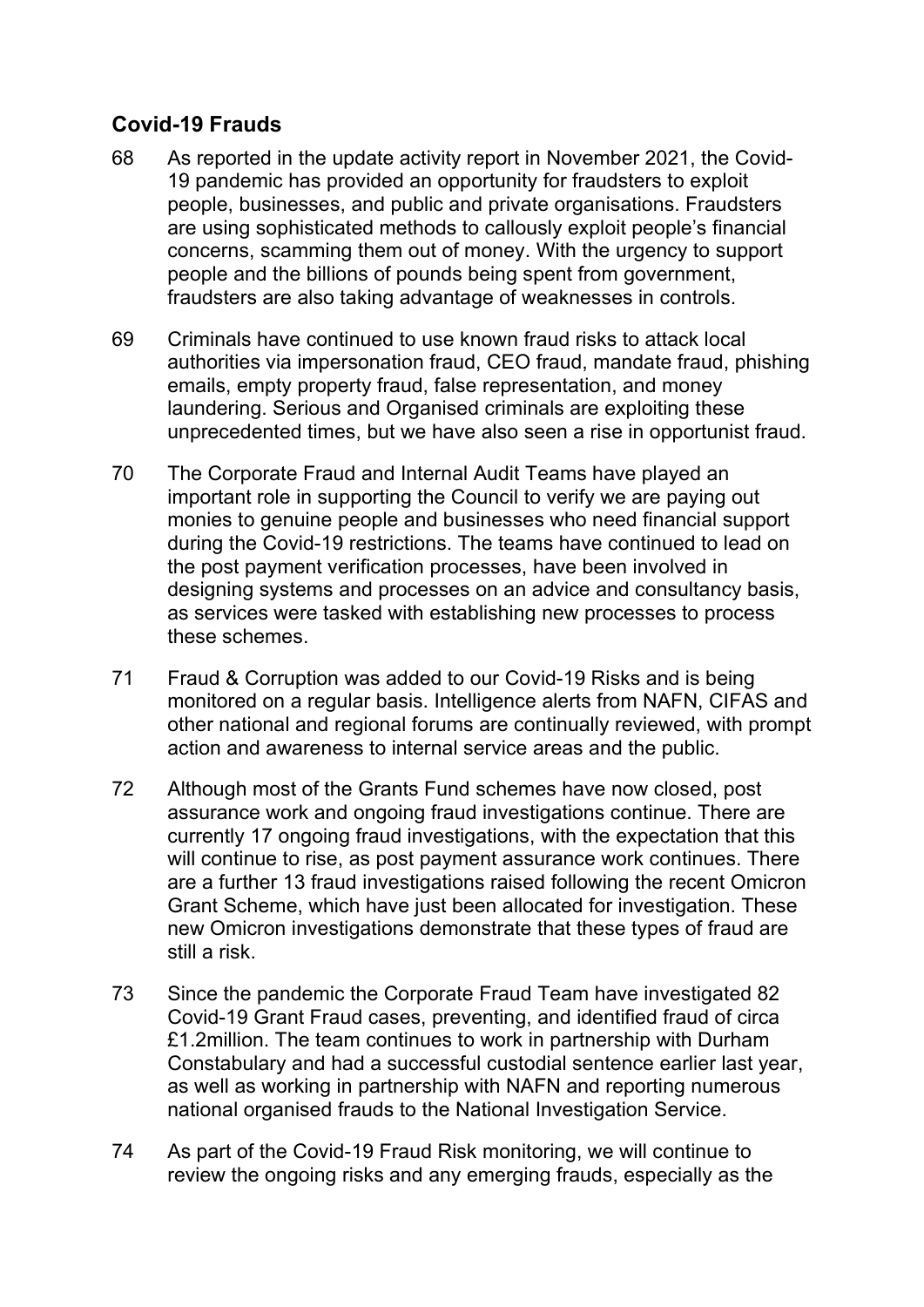pandemic's road map continues to change. It is expected the fraud landscape will continue to evolve and we are committed to be proactive and keep abreast of these risks and to try and be one step ahead of the fraudsters and protect the Council, our assets, our employees, the community we serve and the public purse.

75 The risks associated with the closure of Council buildings, offices, and an increase in working from home has continued to be reviewed as part of the Covid-19 Fraud Risks and any actions implemented to reduce any identified threats. This review will continue as our Insider Threat is still a risk. Progress will continue to be reported to the Committee.

### **Background papers**

None.

### **Other useful documents**

• None.

**Contact:** Tracy Henderson Tel: 03000 269668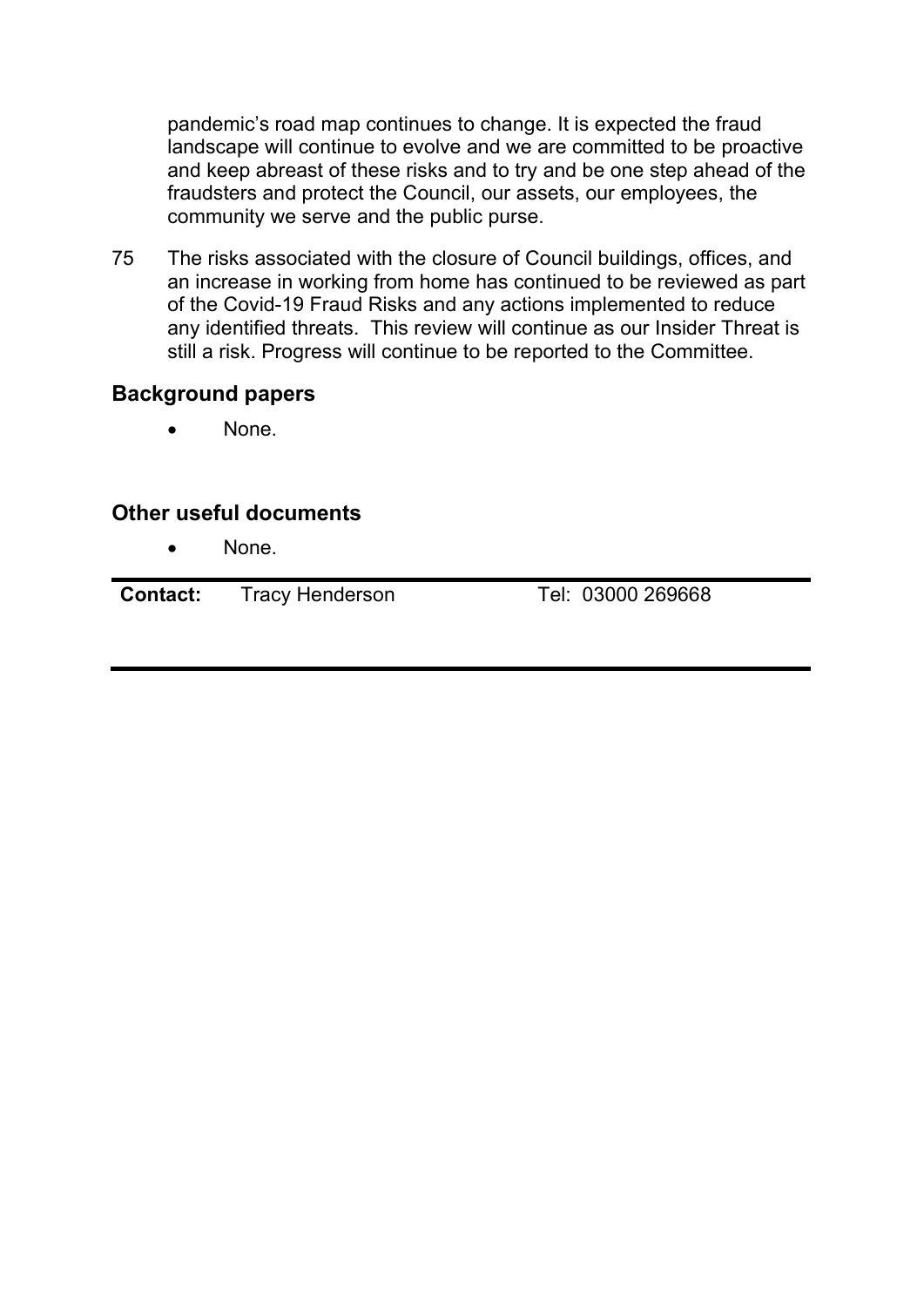# **Appendix 1: Implications**

# **Legal Implications**

Governance procedures in place, (particularly the Counter Fraud & Corruption Strategy, Contract Procedure Rules, Financial Procedure Rules, Codes of Conduct and the Confidential Reporting Code), supported by a robust audit programme of counter fraud awareness measures and assurance reviews will assist the Council in complying with anti-corruption law, in particular the Bribery Act, and also serves to reduce the risk of reputation damage and financial loss by litigation.

### **Finance**

Loss to the Council arising from fraudulent actions. The cost of the Corporate Fraud Team for 2021/22 is £277,847 and in 2021/22 have recovered or intercepted over £2.2 million of potential fraud. Since the set-up of the Team in June 2015 the team have recovered or intercepted over £14 million. Some of the work of the team is also not measured and therefore does not have a value that can be calculated.

# **Consultation**

There has been no need for consultation to be undertaken as a result of this report.

# **Equality and Diversity / Public Sector Equality Duty**

There are no equality and diversity / public sector equality duty implications as a result of this report.

### **Climate Change**

There are no climate change implications as a result of this report.

### **Human Rights**

There are no human rights implications as a result of this report.

### **Crime and Disorder**

Fraud is a criminal offence as defined by the Fraud Act 2006.

# **Staffing**

Potential for disciplinary action to be taken against employees where fraud has been proven.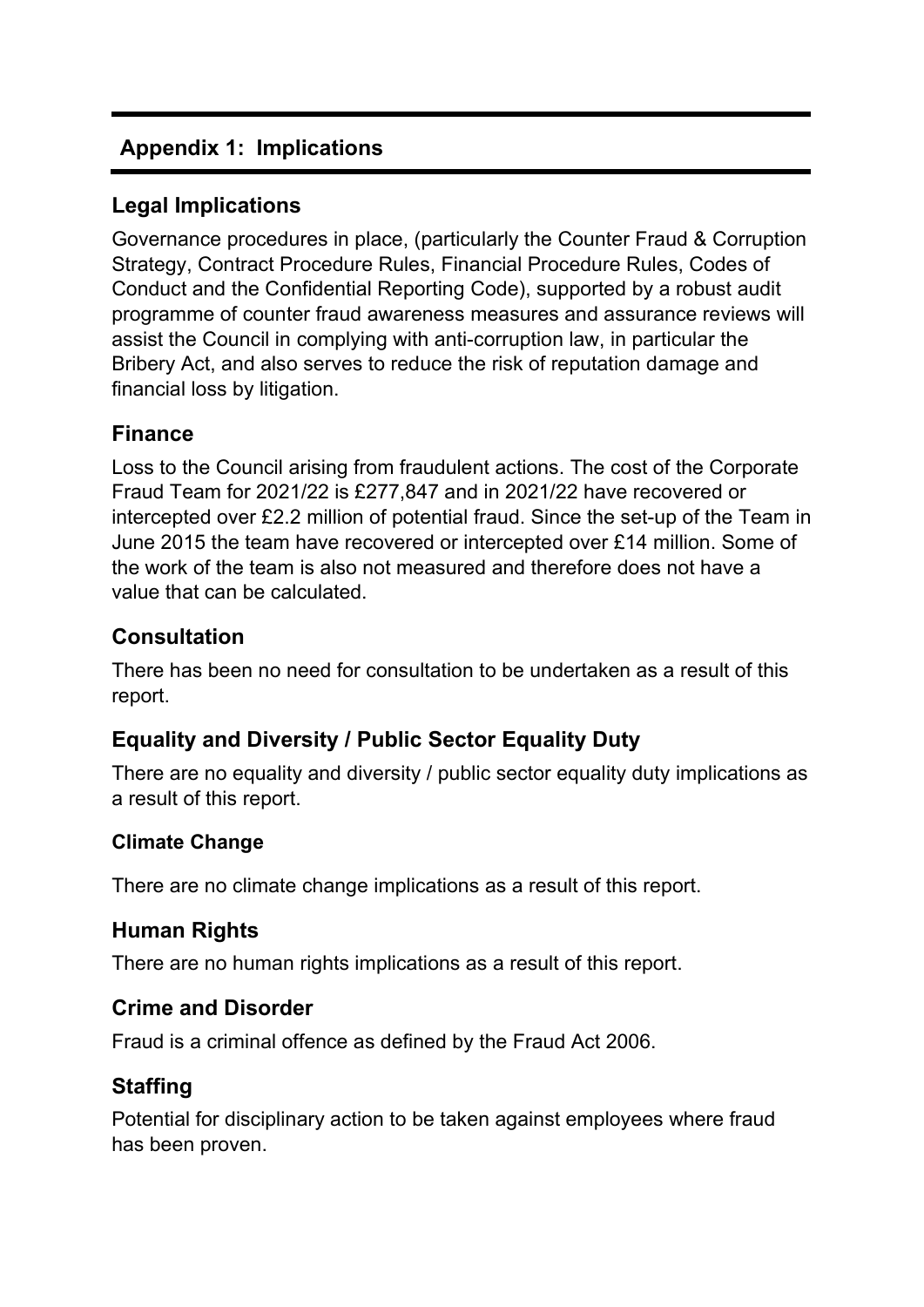# **Accommodation**

There are no accommodation implications as a result of this report.

## **Risk**

The risk of fraud and corruption is recognised as a corporate strategic risk. An effective counter fraud strategy is a key control in helping to mitigate the risk.

# **Procurement**

There are no procurement implications as a result of this report.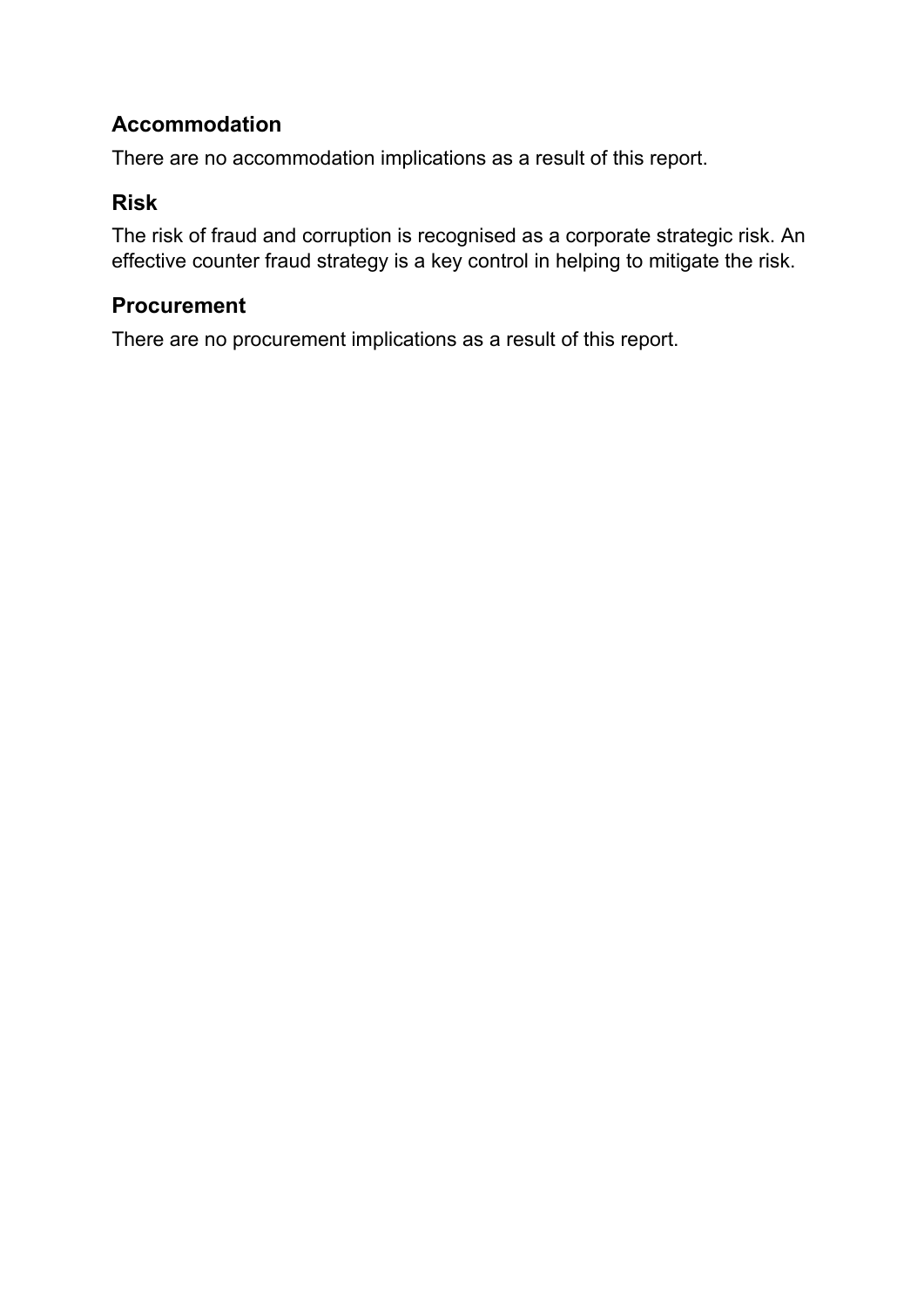|                                              | <b>Referrals</b> | <b>Referrals</b> | <b>Referrals</b> | <b>Investigations</b> | <b>OUTCOMES</b> |                     |                  |              |                       |
|----------------------------------------------|------------------|------------------|------------------|-----------------------|-----------------|---------------------|------------------|--------------|-----------------------|
| <b>Fraud Type</b>                            | <b>Total</b>     | <b>Accepted</b>  | <b>Rejected</b>  | <b>Closed</b>         | <b>Frauds</b>   | <b>Prosecutions</b> | <b>Sanctions</b> | <b>Value</b> | <b>Notional Value</b> |
|                                              |                  |                  |                  |                       | No.             | No.                 | No.              | (E)          | (E)                   |
| <b>Adult Care</b><br>Financial<br>Assessment | 1                | $\pmb{0}$        | $\mathbf 1$      | $\pmb{0}$             | 0               | 0                   | 0                | 0            | $\pmb{0}$             |
| <b>Blue Badge</b>                            | 19               | $\overline{7}$   | 12               | $\overline{3}$        | $\mathbf{1}$    | $\mathbf 0$         | $\overline{0}$   | 1,136        | $\mathbf 0$           |
| <b>Council Tax</b><br>(other)                | 67               | 20               | 47               | 16                    | 4               | 0                   | 0                | 15,207       | 12,341                |
| <b>Council Tax</b><br>Support                | 102              | 52               | 50               | 47                    | $\overline{7}$  | 0                   | 4                | 29,387       | 13,962                |
| Concessionary<br>Travel                      | $\overline{2}$   | $\mathbf 0$      | $\overline{2}$   | $\mathbf 0$           | $\mathbf 0$     | 0                   | 0                | 0            | 0                     |
| <b>Direct Payments</b>                       | 5                | 4                | 1                | $\overline{2}$        | $\mathbf 0$     | 0                   | 0                | $\mathbf 0$  | $\mathbf 0$           |
| Employee                                     | 24               | 24               | $\mathbf 0$      | 29                    | 14              | $\mathbf 0$         | 0                | $\Omega$     | $\mathbf 0$           |
| Funding/Grant                                | 29               | 29               | $\mathbf 0$      | 28                    | $\bf 8$         | 1                   | 0                | 280,169      | 0                     |
| <b>Housing Benefit</b>                       | $\overline{2}$   | $\mathbf 0$      | $\overline{2}$   | $\mathbf 0$           | 0               | 0                   | 0                | 10,401       | 4,414                 |
| Insurance                                    | 15               | 13               | $\overline{2}$   | 12                    | 3               | $\mathbf 0$         | 0                | 41,193       | $\mathbf 0$           |
| Irregularity                                 | 10               | $\overline{7}$   | 3                | 11                    | $\mathbf{1}$    | 0                   | 0                | 0            | $\mathbf 0$           |
| <b>NNDR</b>                                  | 15               | 3                | 12               | 3                     | 3               | $\pmb{0}$           | 0                | 646          | $\mathbf 0$           |
| Procurement                                  | 4                | $\overline{4}$   | $\mathbf 0$      | 5                     | 3               | 0                   | 0                | 89,821       | $\mathbf 0$           |
| <b>Right to Buy</b>                          | 214              | 214              | $\mathbf 0$      | 204                   | 51              | 0                   | 0                | 1,379,548    | $\mathbf 0$           |
| Schools                                      |                  |                  | $\mathbf 0$      | $\mathbf 0$           | $\mathbf 0$     | $\mathbf 0$         | 0                | $\Omega$     | $\mathbf 0$           |
| Single Person<br><b>Discount</b>             | 119              | 84               | 35               | 85                    | 43              | 0                   | 0                | 18,930       | 30,108                |
| Tenancy                                      | 135              | 124              | 11               | 127                   | 32              | 0                   | 0                | 370,170      | $\mathbf 0$           |
| External                                     | 231              | $\mathbf 0$      | 231              | $\pmb{0}$             | $\mathbf 0$     | $\pmb{0}$           | $\pmb{0}$        | $\mathbf 0$  | $\mathbf 0$           |
| <b>Totals</b>                                | 995              | 586              | 409              | 572                   | 170             | $\mathbf 1$         | 4                | 2,236,608    | 60,825                |

<u>Notes:</u><br>Employee/Irregularity cases don't always have values – we are only recording financial monetary values at present i.e. theft.<br>Employee/Irregularity cases also includes non-Corporate Fraud Team cases.<br>External refe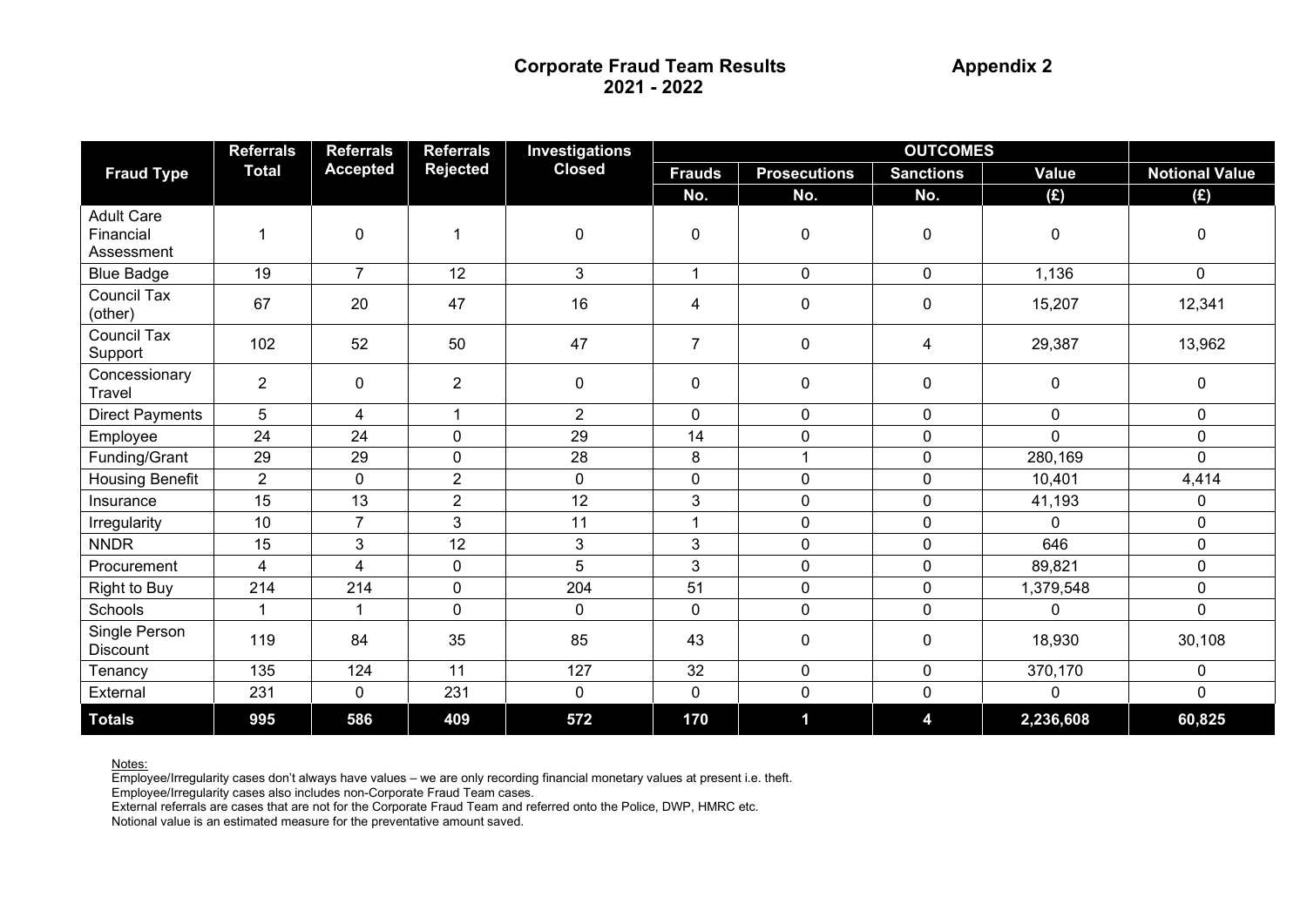APPENDIX 3

|    | 7 11 11 LIVL 17 1 U<br><b>Task</b>                                                  | <b>Responsibility</b>                                                             | <b>Planned</b>                   | <b>Actual</b>                    | <b>Comments / Deliverables</b>                                                                                                                                                                                                                                                                                                                                                 |  |
|----|-------------------------------------------------------------------------------------|-----------------------------------------------------------------------------------|----------------------------------|----------------------------------|--------------------------------------------------------------------------------------------------------------------------------------------------------------------------------------------------------------------------------------------------------------------------------------------------------------------------------------------------------------------------------|--|
|    |                                                                                     |                                                                                   | <b>Completion</b><br><b>Date</b> | <b>Completion</b><br><b>Date</b> |                                                                                                                                                                                                                                                                                                                                                                                |  |
|    | 1) Annual review and publication of all<br>five Counter Fraud policies              | Fraud Manager / Chief<br><b>Internal Auditor &amp;</b><br>Corporate Fraud Manager | 31/03/2023                       |                                  | Policies are:<br>1. Confidential Reporting Code<br><b>Counter Fraud &amp; Corruption Strategy</b><br><b>Fraud Response Plan</b><br>3.<br><b>Money Laundering Policy</b><br>4.<br><b>Fraud Sanction Policy</b><br>5.                                                                                                                                                            |  |
| 2) | <b>Annual review of Counter Fraud</b><br>pages on the Internet and Intranet         | <b>Fraud Manager</b>                                                              | 31/03/2023                       |                                  | Review and make any appropriate<br>amendments<br>Link in with Fraud Communication Strategy                                                                                                                                                                                                                                                                                     |  |
|    | 3) Annual submission of Fraud<br>Transparency data                                  | <b>Fraud Manager</b>                                                              | 30/06/2022                       |                                  | $\mathbf{1}$<br>Finalise data<br>Upload onto website<br>2.                                                                                                                                                                                                                                                                                                                     |  |
| 4) | Implementation of a Fraud<br>Awareness programme                                    | Fraud Manager / Corporate<br><b>Fraud Team</b>                                    | 31/03/2023                       |                                  | To include:<br>1. Develop a programme of fraud awareness<br>2. Service fraud awareness delivered to high-<br>risk areas<br>Implementation of a corporate e-learning<br>fraud awareness training system<br>4. Introduce a process to alert all relevant<br>service areas of fraud risks alerts<br>Review fraud awareness at induction within<br>5.<br>recruitment and selection |  |
|    | 5) Completion of a Counter Fraud<br>review using the FFCL benchmarking<br>checklist | <b>Fraud Manager</b>                                                              | 31/03/2023                       |                                  | Terms of reference<br><b>Counter Fraud Review</b><br>3<br><b>FFCL checklist</b><br>Recommendations<br>4.                                                                                                                                                                                                                                                                       |  |

1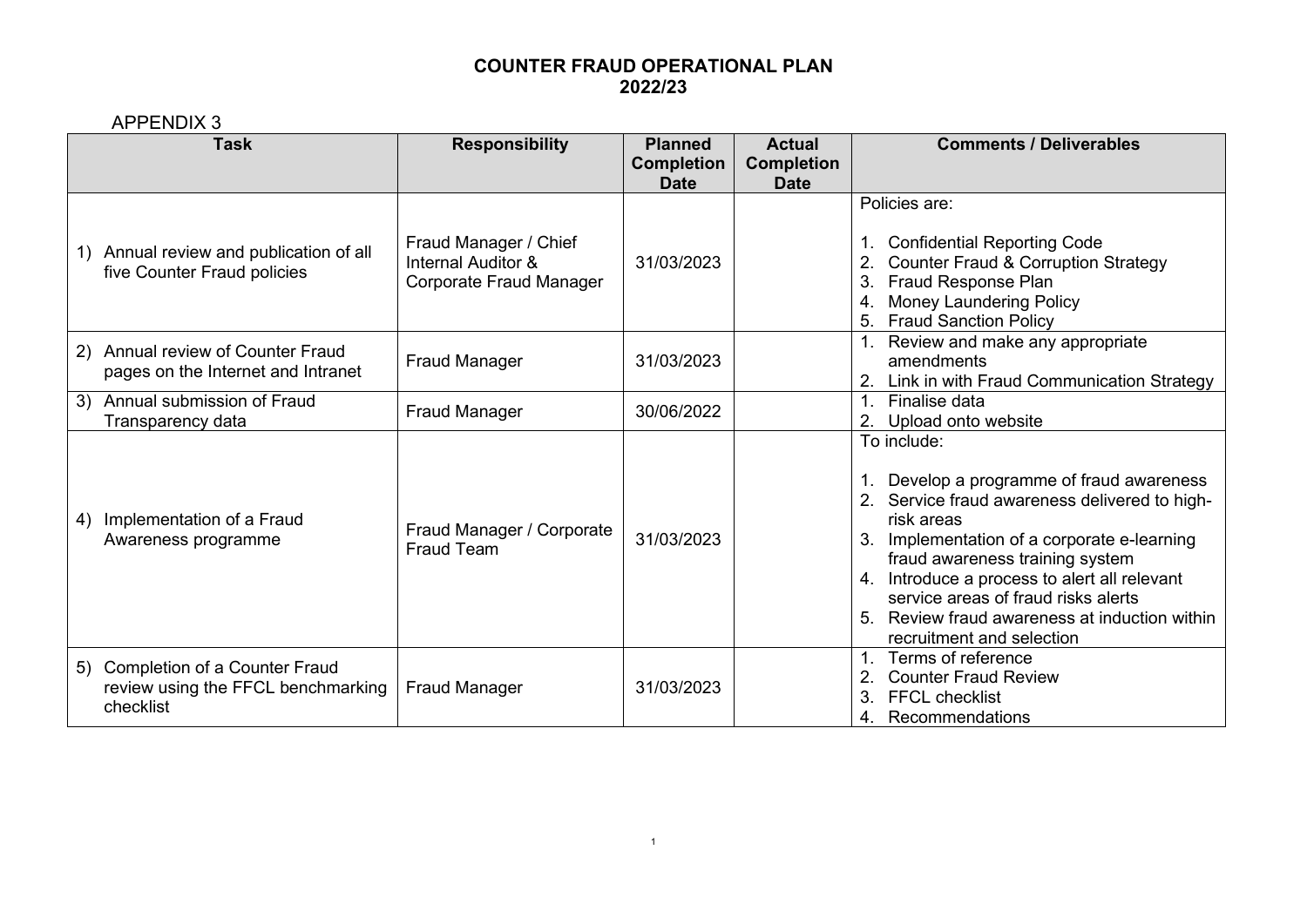|    | <b>Task</b>                                                                                                                                                                     | <b>Responsibility</b>                                  | <b>Planned</b><br><b>Completion</b><br><b>Date</b> | <b>Actual</b><br><b>Completion</b><br><b>Date</b> | <b>Comments / Deliverables</b>                                                                                                                                                                                    |
|----|---------------------------------------------------------------------------------------------------------------------------------------------------------------------------------|--------------------------------------------------------|----------------------------------------------------|---------------------------------------------------|-------------------------------------------------------------------------------------------------------------------------------------------------------------------------------------------------------------------|
|    | 6) To review Privacy Notices and<br>retention guidelines and upload them<br>to website                                                                                          | Fraud Manager / Corporate<br>Fraud Team                | 31/03/2023                                         |                                                   | Compliance required in the following areas:<br>Internal data warehouse<br>1.<br><b>Case Management System</b><br>Extracts held on network folders<br>4. IDEA<br>5.<br><b>Northeast Fraud Hub</b>                  |
| 7) | To continue to develop data analytics<br>within the Corporate Fraud Team<br>using both CFS and IDEA, having a<br>proactive timetable of work included<br>within our Fraud Plans | Fraud Manager / Corporate<br><b>Fraud Team</b>         | 31/03/2023                                         |                                                   | 1. To agree and upload the remaining<br>extracts into the data warehousing<br>Data Analytical tests created<br>2.<br>Timetable to deliver some data analytics                                                     |
| 8) | To progress the Northeast Data Hub<br>with Gateshead and Newcastle,<br>progressing the Digital Economy Act<br>route                                                             | Fraud Manager / Corporate<br><b>Fraud Investigator</b> | 31/03/2023                                         |                                                   | Potential uses of hub:<br>Data Matching - NFI replica<br>Data Matching - Other<br>Intelligence - Internal<br>Intelligence - Cross boundary<br><b>Verification Vetting</b><br>5.<br>RSLs data to be included<br>6. |
| 9) | To monitor and manage the current<br>Tenancy Fraud SLAs, making sure<br>they are Value for Money and<br>Successful                                                              | Fraud Manager / Corporate<br><b>Fraud Team</b>         | 31/03/2023                                         |                                                   | Current partnerships are with:<br><b>Livin Housing</b><br>1.<br><b>Believe Housing</b><br>3.<br><b>Gentoo Homes</b>                                                                                               |
|    | 10) To monitor and manage all RTB<br>verification SLAs, making sure they<br>are Value for Money and Successful                                                                  | Fraud Manager / Corporate<br><b>Fraud Team</b>         | 31/03/2023                                         |                                                   | Current partnerships are with:<br><b>Karbon Homes</b><br>1.<br>2.<br><b>Bernicia</b><br>Livin Housing<br>4.<br>Gentoo                                                                                             |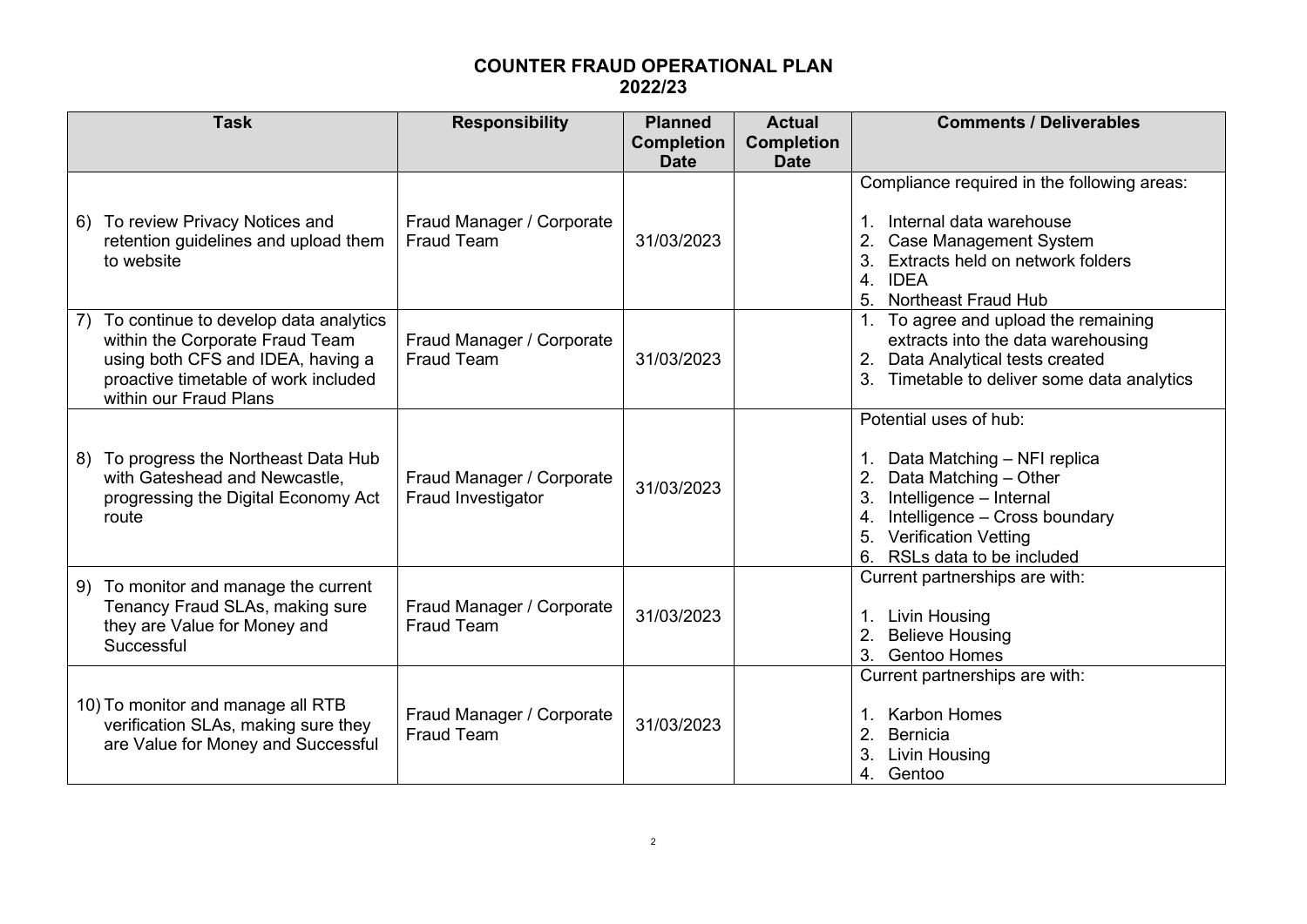| <b>Task</b>                                                                                                                                                                        | <b>Responsibility</b>                                                            | <b>Planned</b><br><b>Completion</b><br><b>Date</b> | <b>Actual</b><br><b>Completion</b><br><b>Date</b> | <b>Comments / Deliverables</b>                                                                                                                                                                                                                                                                                          |
|------------------------------------------------------------------------------------------------------------------------------------------------------------------------------------|----------------------------------------------------------------------------------|----------------------------------------------------|---------------------------------------------------|-------------------------------------------------------------------------------------------------------------------------------------------------------------------------------------------------------------------------------------------------------------------------------------------------------------------------|
| 11) To develop further Strategic<br><b>Commercial Partnerships/ Activity</b>                                                                                                       | <b>Fraud Manager</b>                                                             | 31/03/2023                                         |                                                   | To review:<br><b>Believe Housing RTB verification</b><br>Karbon Homes Tenancy Fraud<br><b>Bernicia Tenancy Fraud</b><br><b>Durham Key Options</b><br>4.<br>Fraud Services for other LA's<br>6. Succession Tenancy Fraud verification                                                                                    |
| 12) Protecting the Public Purse Reports<br>presented to Audit Committee bi-<br>annually                                                                                            | <b>Fraud Manager</b>                                                             | 31/03/2023                                         |                                                   | <b>Audit Committee:</b><br>1. Full Report for 2021/22 (June 2022)<br>Update Report for 2022/23 (Nov 2022)                                                                                                                                                                                                               |
| 13) National Fraud Initiative 2022/23                                                                                                                                              | Fraud Manager / Corporate<br>Fraud Investigator /<br><b>Corporate Fraud Team</b> | 31/03/2023                                         |                                                   | Michelle Shiel - Key Coordinator<br>Create folder, timetable, plan etc<br>DCC, Police, Fire and NECA<br>4. SPD exercise December                                                                                                                                                                                        |
| 14) Progress the Fraud Risk Survey and<br>further develop an Operational Fraud<br><b>Risk Register</b><br>To include a Fraud Loss<br><b>Measurement and Fraud Cost</b><br>Exercise | Fraud Manager / Principal<br><b>Risk Officer</b>                                 | 31/03/2023                                         |                                                   | 1. Survey to all HoS Service Fraud Risks<br>2. Create an Organisational Fraud Risk<br>Register<br>Work with service areas on the fraud risks<br>4. Fraud Champion in each area<br>Regular monitoring of fraud risks                                                                                                     |
| 15) Continue to be involved and develop<br>the Regional and National Fraud<br>groups, profiling Durham County<br><b>Council Corporate Fraud Team</b>                               | <b>Fraud Manager</b>                                                             | 31/03/2023                                         |                                                   | 1. Northeast Counter Fraud Group (NECFG)<br>- Chair and Secretariat<br>2. Northeast Tenancy Fraud Forum (NETFF)<br>- Joint Chair<br>3. Fighting Fraud and Corruption Locally<br>(FFCL) - Regional Rep and Operational<br>Board member<br><b>National Investigation Officers Group</b><br>(NIOG) - Steering Group Member |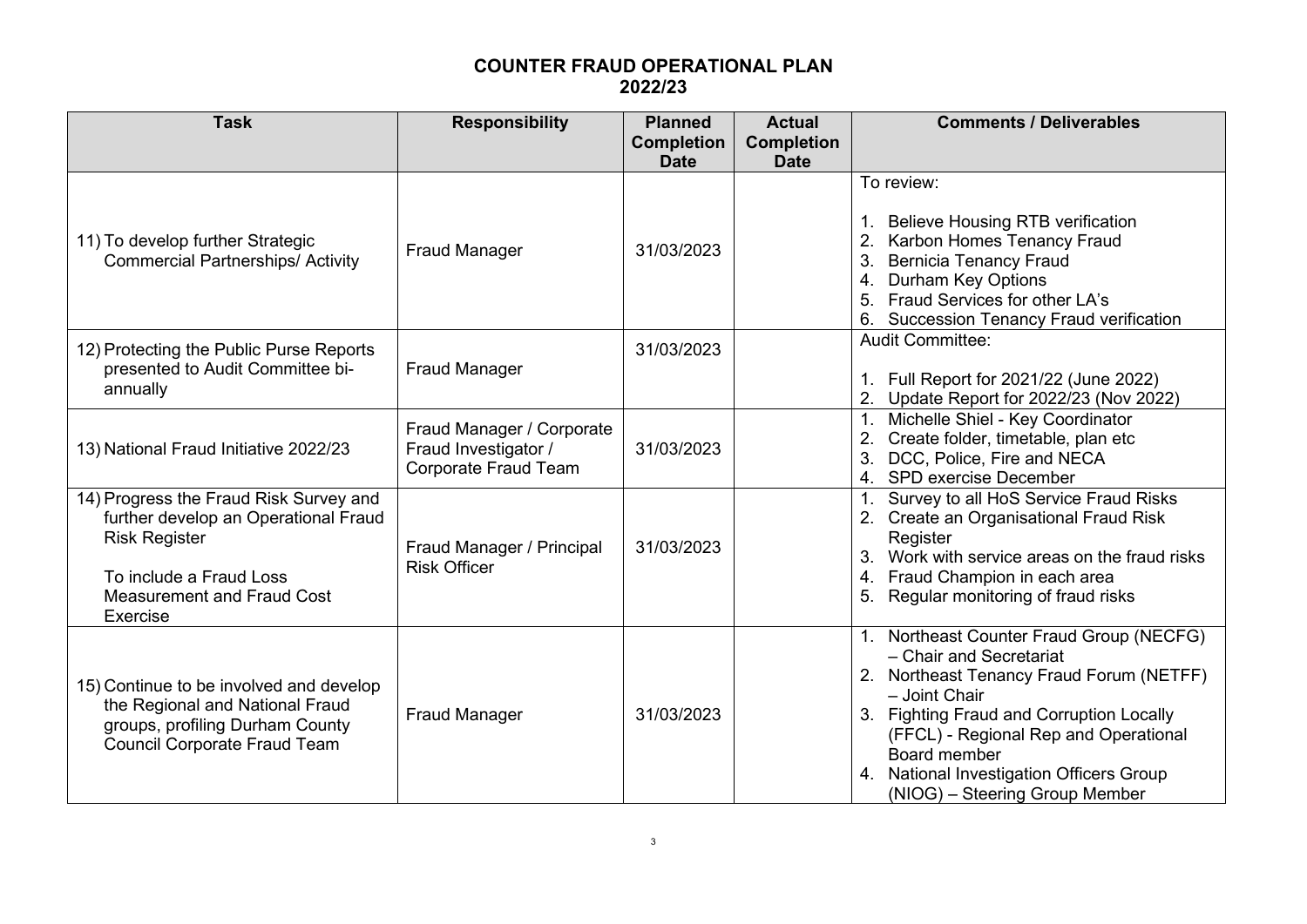| <b>Task</b>                                                                                                               | <b>Responsibility</b>                                                           | <b>Planned</b><br><b>Completion</b><br><b>Date</b> | <b>Actual</b><br><b>Completion</b><br><b>Date</b> | <b>Comments / Deliverables</b>                                                                                                                                                                                               |
|---------------------------------------------------------------------------------------------------------------------------|---------------------------------------------------------------------------------|----------------------------------------------------|---------------------------------------------------|------------------------------------------------------------------------------------------------------------------------------------------------------------------------------------------------------------------------------|
| 16) Review and implement the Fraud<br><b>Communication Strategy into</b><br>2022/23                                       | Fraud Manager / Comms<br>Team                                                   | 31/03/2023                                         |                                                   | Separate document for the actions and<br>timelines<br>2.<br>Ongoing strategy/plan<br>Constant review and monthly meetings                                                                                                    |
| 17) Implement the new Fraud<br>Performance Framework and monitor<br>the team performance                                  | <b>Fraud Manager</b>                                                            | 31/03/2023                                         |                                                   | 1.<br>4 KPI's<br>2.<br>25 LPI's<br>Reviewed and monitored over different<br>periods                                                                                                                                          |
| 18) To continue to progress and monitor<br>the Counter Fraud Apprenticeships                                              | Fraud Manager / Chief<br><b>Internal Auditor and</b><br>Corporate Fraud Manager | 31/03/2023                                         |                                                   | Intelligencia ends Sept 2022<br>CIPFA apprenticeship commenced<br>September 2021, 24 months                                                                                                                                  |
| 19) To review Procurement Fraud &<br>Grant Fraud Risks and introduce a<br>fraud plan to tackle these areas                | Fraud Manager /<br>Corporate Fraud Team /<br><b>Procurement Service</b>         | 31/03/2023                                         |                                                   | Project to be started with the CMA into<br>cartels<br>Procurement checklist to be reviewed with<br>service area and agree fraud risks,<br>controls, and any actions<br>Similar approach with grants<br>ToR and Reports<br>4. |
| 20) To further develop the Financial<br>Investigators Role and embed this<br>within the Team                              | Fraud Manager / Corporate<br>Fraud Investigator /<br>Corporate Fraud Team       | 31/03/2023                                         |                                                   | Caroline temporary contract to be extended<br>for 12 months for 22/23<br>Diane to continue with her FI pathway<br>2.<br>Subgroup to review journey and how can<br>be embedded further                                        |
| 21) To review Durham becoming a<br>member of the Counter Fraud<br>Profession and/or individual<br>membership for officers | <b>Fraud Manager</b>                                                            | 31/03/2023                                         |                                                   | Benchmark new standards as an<br>organisation<br>Benchmark new standards individually<br>Review gaps and agree how to fill these<br>Link in with WFD plans and appraisals<br>4.                                              |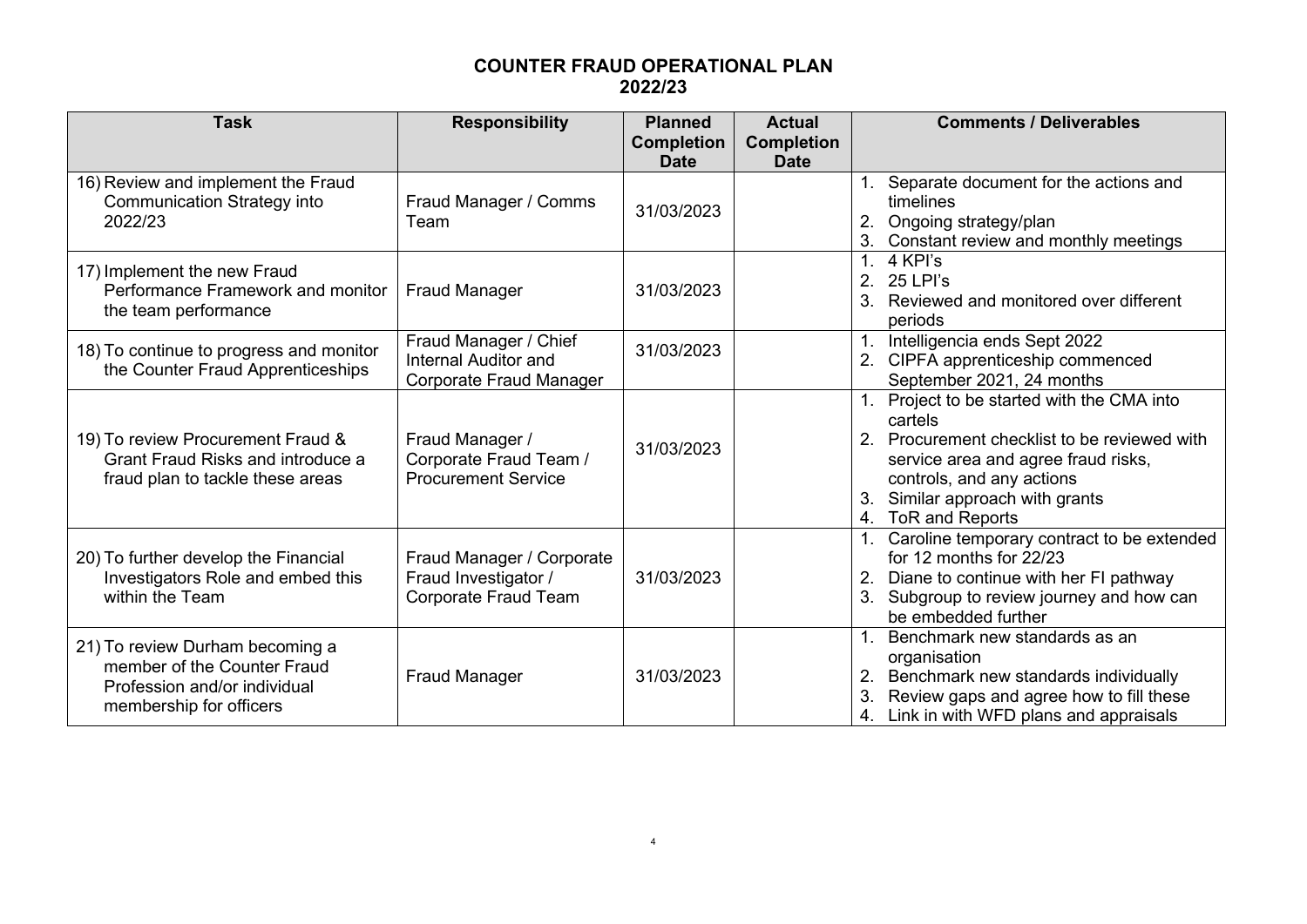| <b>Task</b>                                                                                                                                                | <b>Responsibility</b>                                                                                     | <b>Planned</b><br><b>Completion</b><br><b>Date</b> | <b>Actual</b><br><b>Completion</b><br><b>Date</b> | <b>Comments / Deliverables</b>                                                                                                                                                             |
|------------------------------------------------------------------------------------------------------------------------------------------------------------|-----------------------------------------------------------------------------------------------------------|----------------------------------------------------|---------------------------------------------------|--------------------------------------------------------------------------------------------------------------------------------------------------------------------------------------------|
| 22) To review and develop the Corporate<br>Fraud Team Procedure Manual, a<br>new Prosecution File, and the<br>effective Team Working Practices<br>with CFS | Fraud Manager / Corporate<br><b>Fraud Team</b>                                                            | 31/03/2023                                         |                                                   | Working groups for each area<br>Circulate round whole group for final<br>agreement<br>Implement both into CFS and procedure<br>3.<br>folder etc<br>Linked to System Development Plan<br>4. |
| 23) To review internal/employee Fraud<br>and the Corporate Fraud Team<br>conducting criminal investigations                                                | Fraud Manager / Chief<br>Internal Auditor and<br>Corporate Fraud Manager /<br><b>Corporate Fraud Team</b> | 31/03/2023                                         |                                                   | Task and finish group with CFT, Legal and<br>HR strategic leads<br>Policy and procedural changes<br>Report to RMT and CMT to agree                                                         |
| 24) Value for Money review of the<br>Corporate Fraud Team                                                                                                  | Fraud Manager / Chief<br>Internal Auditor and<br>Corporate Fraud Manager /<br><b>Corporate Fraud Team</b> | 31/03/2023                                         |                                                   | Measure costs of the team against income,<br>frauds recovered and prevented<br>Link in with performance management<br>framework                                                            |
| 25) To become an Excellent Fraud<br>Service, protecting DCC, our Assets,<br>Employees, the Community we<br>service and the Public Purse                    | Fraud Manager / Chief<br>Internal Auditor and<br>Corporate Fraud Manager /<br><b>Corporate Fraud Team</b> | 31/03/2023                                         |                                                   | 1. Link into Council Objective to be an<br><b>Excellent Council</b><br>Strategy review and changes<br>PPP reports include as section to report bi-<br>annually to RMT, CMT and AC          |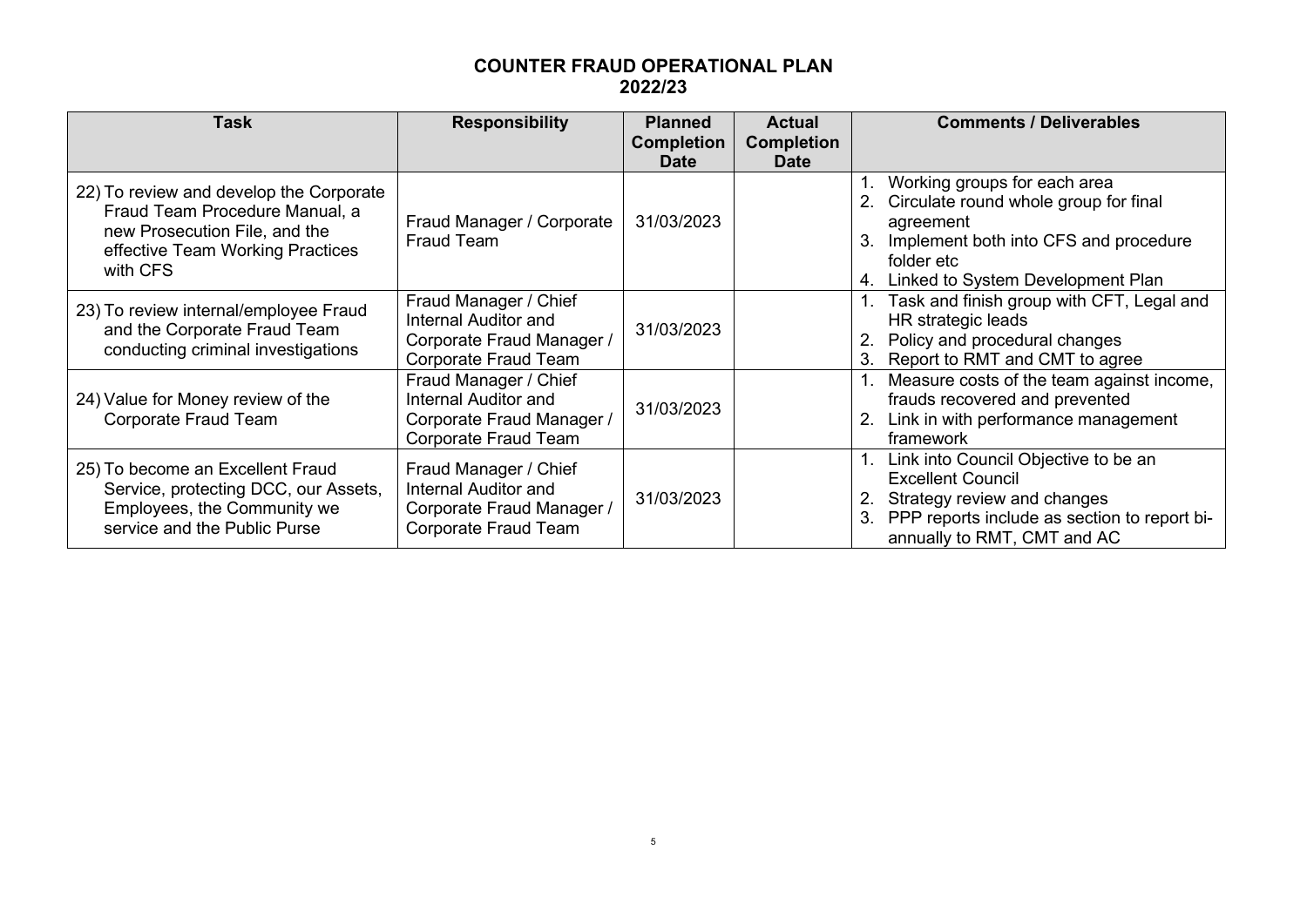# **Corporate Fraud Team Performance Indicators 2022 – 2023**

For 2022/23, there are 4 Key Performance Indicators and several Local Performance Indicators used to track performance and the Team's value for money. We will also measure the objective to be an Excellent Corporate Fraud Team, to contribute to one of the Council's objectives to be an Excellent Council. Performance against these targets is shown in the table below:

| <b>Indicator</b>                                                                                                    | <b>Measure</b>                                                                                                                                                                                                                                                                                                                                             | <b>Target</b> | <b>Frequency</b> |
|---------------------------------------------------------------------------------------------------------------------|------------------------------------------------------------------------------------------------------------------------------------------------------------------------------------------------------------------------------------------------------------------------------------------------------------------------------------------------------------|---------------|------------------|
|                                                                                                                     |                                                                                                                                                                                                                                                                                                                                                            |               |                  |
| <b>Key Indicators</b>                                                                                               |                                                                                                                                                                                                                                                                                                                                                            |               |                  |
| Achieve cost<br>neutral from<br>identification of<br>revenue through<br>having a Corporate<br><b>Fraud Function</b> | Cost of the Fraud Team against the<br>total amount of fraud value or<br>financial savings for DCC as<br>included within our Values &<br>Measurement<br>Value for Money for the Corporate<br><b>Fraud Team</b>                                                                                                                                              | £277,848      | Annual           |
| <b>Prevent financial</b><br>losses through the<br>Council with having<br>a Corporate Fraud<br>Function              | Total amount of fraud value or<br>financial savings for DCC as<br>included within our Values &<br>Measurement<br>Measures the effectiveness of the<br>Fraud Team and the value for<br>money investing in a Counter<br><b>Fraud function</b>                                                                                                                | £1.5M         | Annual           |
| Income                                                                                                              | Measures the value of the<br>partnerships and in investing our<br>resources away from DCC Fraud<br><b>Risks</b><br>Includes non-partnership income<br>from POCA / Investigations Costs /<br>Administrative Penalties and other<br>financial penalties.<br>Measures that CFT are maximising<br>the redress, sanctions and<br>legislation that is available. | £80,000       | Annual           |
| Prosecutions &<br><b>Sanctions</b>                                                                                  | Measures how many criminal<br>investigation outcomes, with a<br>team objective/fraud model to<br>pursue criminal investigations<br>Measures the value of the team<br>having the skills, knowledge, and<br>training/qualifications to progress<br>such criminal outcomes                                                                                    | 20            | Annual           |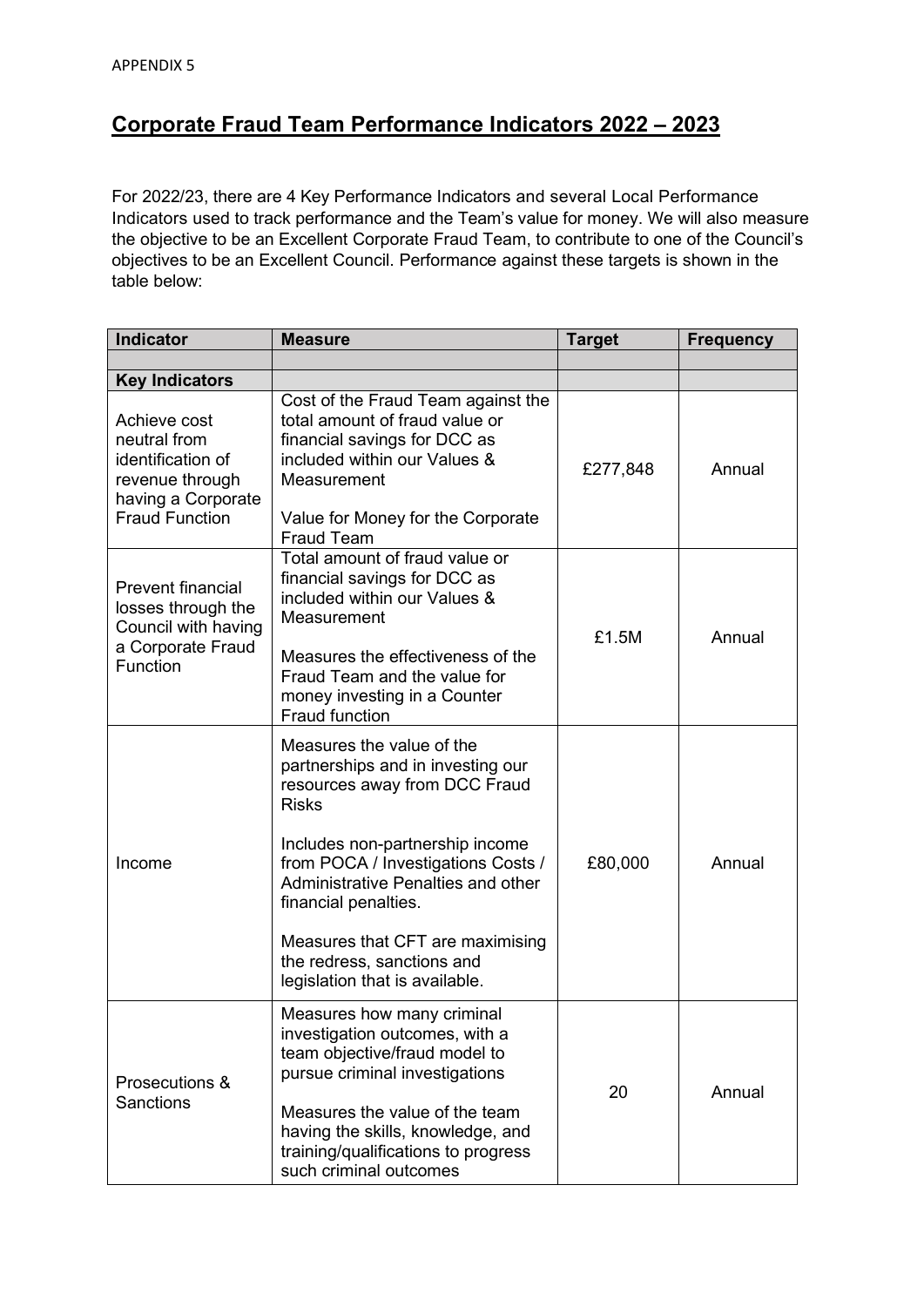| <b>Local Indicators</b>                                       |                                                                                                                                                                                                                                                                                                                                                   |                                | <b>Frequency</b>                      |
|---------------------------------------------------------------|---------------------------------------------------------------------------------------------------------------------------------------------------------------------------------------------------------------------------------------------------------------------------------------------------------------------------------------------------|--------------------------------|---------------------------------------|
| <b>Referrals</b>                                              |                                                                                                                                                                                                                                                                                                                                                   |                                | <b>Monitored</b>                      |
| Total number of<br><b>Referrals</b>                           | Measures the effectiveness of the<br><b>Fraud Communication Plan and</b><br>delivery of Fraud Awareness, to<br>make sure we have accessible<br>reporting channels both externally<br>and internally                                                                                                                                               | $1000 +$                       | <b>Bi-Annual</b><br>Annual            |
| Total number of<br><b>Whistle Blowing</b><br><b>Referrals</b> | Measures the effectiveness of the<br>Whistle Blowing Policy and<br>Publicity, so that people can feel<br>confident and blow the whistle                                                                                                                                                                                                           | No target<br>Ongoing<br>review | <b>Bi-Annual</b><br>Annual            |
| Source of Referral                                            | Measures the effectiveness of the<br><b>Fraud Communication Plan and</b><br>delivery of Fraud Awareness and<br>that we have accessible reporting<br>channels<br>Measures which internal service<br>areas report fraud and any targeted<br>fraud awareness                                                                                         | No target<br>Ongoing<br>review | <b>Bi-Annual</b><br>Annual            |
| <b>Sifted Referrals</b>                                       | Referrals sifted within 10 working<br>days of date of referral<br>Focuses workloads on our counter<br>fraud plans, fraud risks and<br>allocated resources, making sure<br>referrals are reviewed efficiently                                                                                                                                      | 90%                            | <b>Monthly</b><br>Quarterly<br>Annual |
| <b>Allocated referrals</b>                                    | Referrals allocated within 10<br>working days of date of sift<br>Focuses workloads on our counter<br>fraud plans, fraud risks and<br>allocated resources, making sure<br>referrals are allocated efficiently                                                                                                                                      | 90%                            | Monthly<br>Quarterly<br>Annual        |
| Unallocated<br>referrals                                      | Referrals allocated within 10<br>working days of date of sift<br>Focuses our workloads on our<br>counter fraud plans, fraud risks and<br>allocated resources, making sure<br>referrals are allocated efficiently<br>Measure's workloads, resources<br>and demonstrates if the number of<br>fraud reports and accepted<br>referrals are manageable | 90%                            | <b>Monthly</b><br>Quarterly<br>Annual |
| Rejected referrals                                            | Measures the effectiveness of the<br><b>Fraud Communication Plan and</b><br>delivery of Fraud Awareness and<br>that we have accessible reporting<br>channels                                                                                                                                                                                      | No target<br>Ongoing<br>review | <b>Monthly</b><br>Quarterly<br>Annual |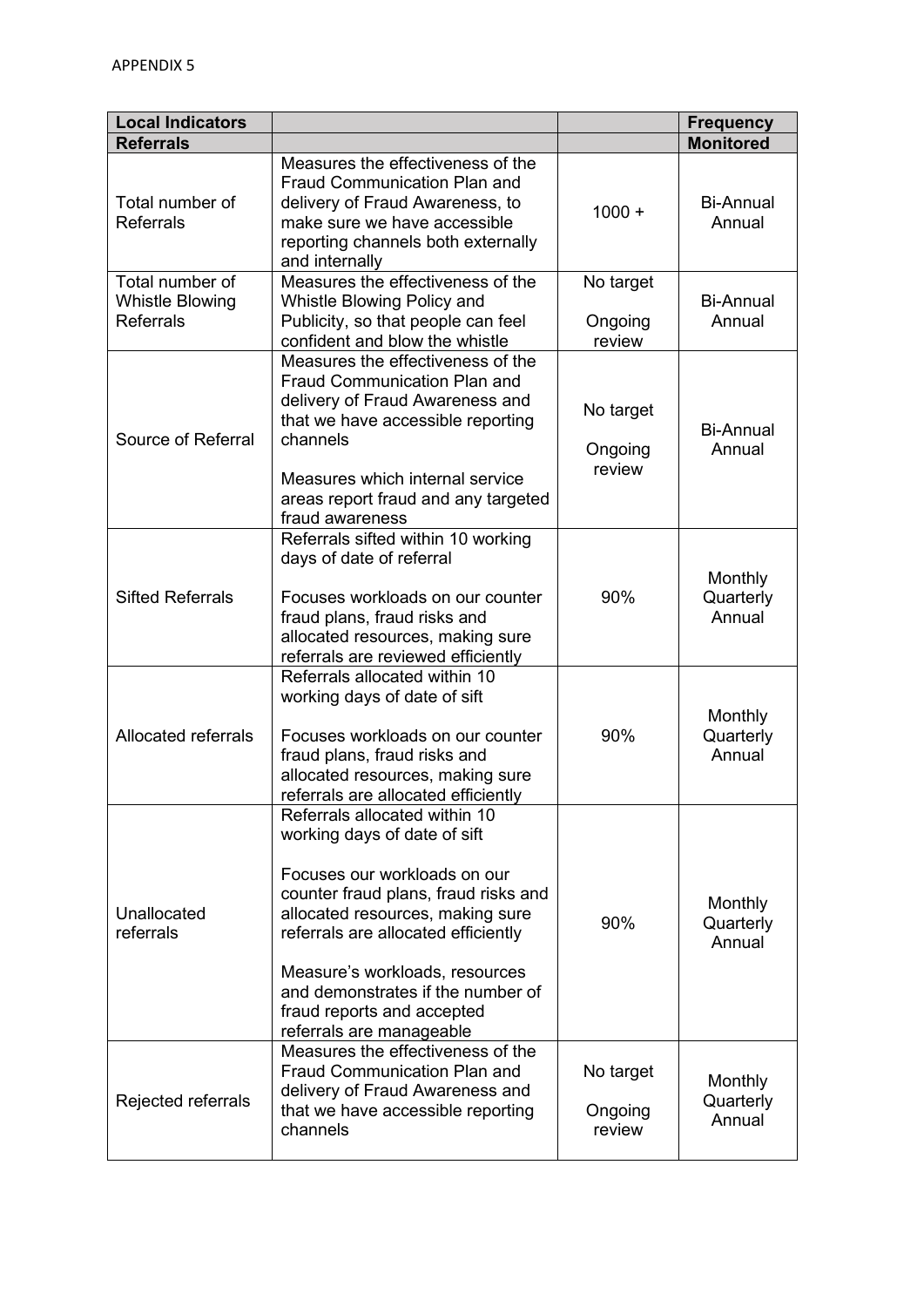|                                   | Measures the volume of rejected<br>referrals that are unable to be<br>investigated due to resources and<br>assists with our fraud planning and<br>strategy<br>Measures the reasoning why the<br>referral was rejected, to show if<br>fraud awareness or training are<br>needed<br>Measures the number of rejected<br>referrals that could not be<br>investigated and/or that are for<br>other law enforcement agencies,<br>so these are forward to the correct<br>law enforcement agency to be<br>dealt with |                                                                                                                  |                                       |
|-----------------------------------|--------------------------------------------------------------------------------------------------------------------------------------------------------------------------------------------------------------------------------------------------------------------------------------------------------------------------------------------------------------------------------------------------------------------------------------------------------------------------------------------------------------|------------------------------------------------------------------------------------------------------------------|---------------------------------------|
| Investigations                    |                                                                                                                                                                                                                                                                                                                                                                                                                                                                                                              |                                                                                                                  |                                       |
| Total number of<br>Investigations | Demonstrates the volume of work<br>for the Corporate Fraud Team with<br>the number of investigations closed<br>Measure's workloads, resources<br>and demonstrates if the number of<br>accepted investigations is<br>manageable<br>Measures the total number of<br>investigations against the number<br>of allocated days for reactive<br>investigations in Galileo                                                                                                                                           | No target<br>Ongoing<br>review<br>Could include<br>target to<br>focus on<br>workloads<br>Reactive v<br>Proactive | Monthly<br>Quarterly<br>Annual        |
| Types of<br>Investigations        | Measures the fraud risks that are<br>investigated to help inform our<br>Corporate Strategic Fraud Risk,<br>Fraud Planning, and the overall<br><b>Assurance Opinion</b><br>Measures which internal service<br>areas that are investigated and<br>how effective our fraud policies are<br>and any targeted fraud awareness<br>Measures the number of<br>investigations against the number<br>of allocated days for reactive<br>investigations in Galileo for specific<br>fraud risks                           | No target<br>Ongoing<br>review<br>Could include<br>target to<br>focus on<br>workloads<br>Reactive v<br>Proactive | <b>Monthly</b><br>Quarterly<br>Annual |
| Investigations<br>started         | Allocated investigations started<br>within 10 working days of date<br>allocated<br>Measures Investigators workloads<br>and to assist those investigations                                                                                                                                                                                                                                                                                                                                                    | 90%                                                                                                              | <b>Monthly</b><br>Quarterly<br>Annual |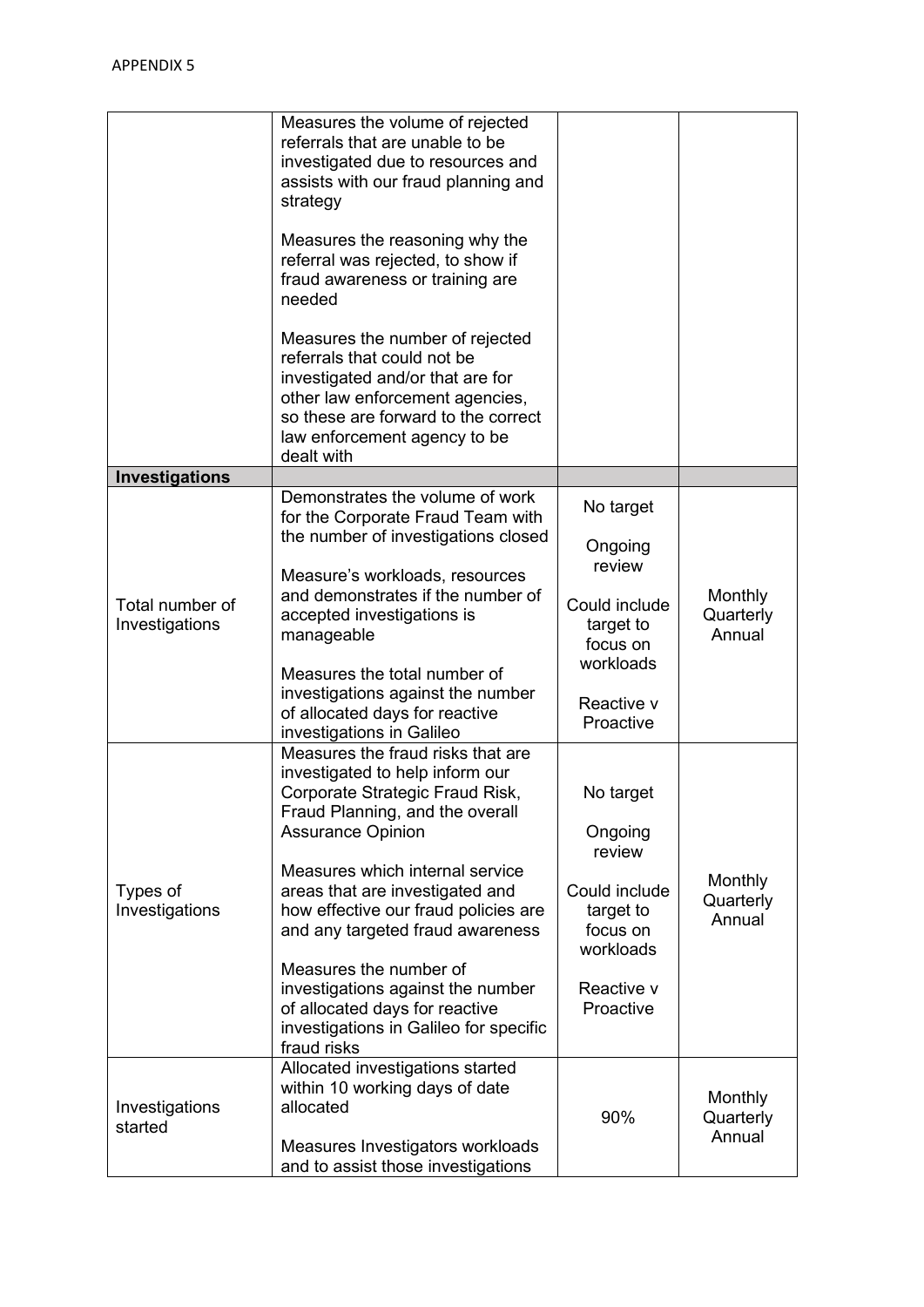|                                      | are dealt with effectively and<br>efficiently to help protect the public<br>purse/ financial savings for the<br>authority                                                                                                                                                                                                                                                                                                                            |                                |                                       |
|--------------------------------------|------------------------------------------------------------------------------------------------------------------------------------------------------------------------------------------------------------------------------------------------------------------------------------------------------------------------------------------------------------------------------------------------------------------------------------------------------|--------------------------------|---------------------------------------|
| Investigations not<br>yet started    | Allocated investigations started<br>within 10 working days of date<br>allocated<br>Focuses workloads on our counter<br>fraud plans, fraud risks and<br>allocated resources, making sure<br>investigations are investigated<br>efficiently<br>Measure's workloads, resources<br>and demonstrates if the number of<br>fraud reports and accepted<br>referrals are manageable                                                                           | 90%                            | <b>Monthly</b><br>Quarterly<br>Annual |
| Non CFT<br>Investigations            | To capture all fraud reports, that<br>are not just dealt with by the Fraud<br>Team.<br>This assist with the overall Fraud<br>Governance and Assurance<br>Opinion and all cases reported to<br><b>Audit Committee</b>                                                                                                                                                                                                                                 | No target<br>Ongoing<br>review | <b>Bi-Annual</b><br>Annual            |
| Ongoing<br>investigations            | <b>Ongoing Investigations</b><br>progressed/reviewed within 20<br>working days<br>Measures Investigators workloads<br>and those investigations are dealt<br>with effectively and efficiently to<br>help protect the public purse/<br>financial savings for the authority<br>Measures delay on inactivity that<br>could hinder outcomes with<br>breaches of legislation<br><b>Measures Investigators</b><br>competencies and training<br>requirements | 90%                            | <b>Monthly</b><br>Quarterly<br>Annual |
| <b>Outcomes of</b><br>Investigations |                                                                                                                                                                                                                                                                                                                                                                                                                                                      |                                |                                       |
| Total number of<br>closures          | Investigations closed correctly<br>Measures that all investigations<br>have been closed correctly, so that<br>the outcomes are accurate which                                                                                                                                                                                                                                                                                                        | 100%                           | <b>Monthly</b><br>Quarterly<br>Annual |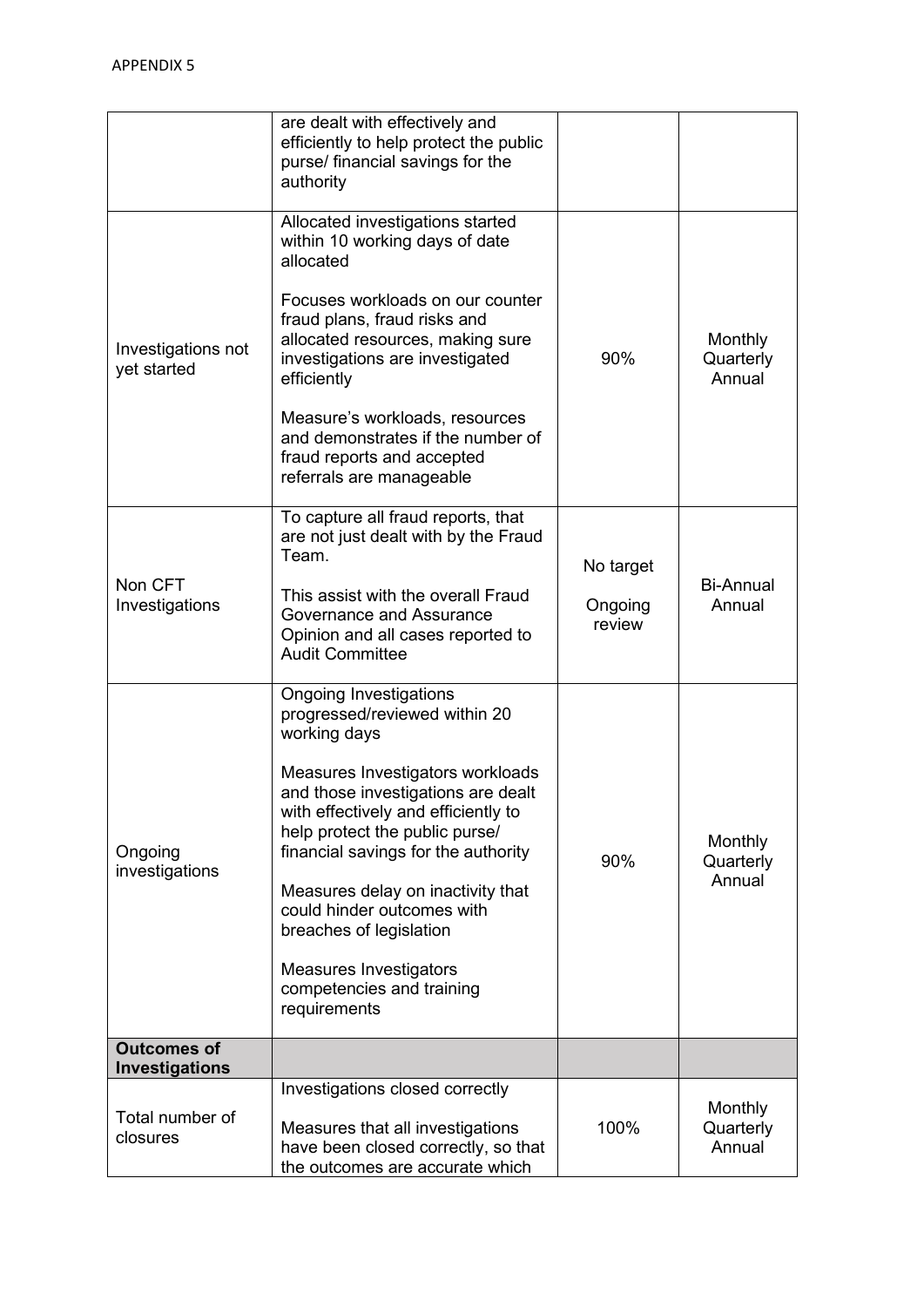|                                                | then helps inform our Fraud<br>Strategy, Plans and Counter Fraud<br>Governance arrangements and<br><b>Overall Assurance Opinion</b><br>Measures Investigators<br>competencies and training<br>requirements                                                                                                                                                                                   |                                |                                |
|------------------------------------------------|----------------------------------------------------------------------------------------------------------------------------------------------------------------------------------------------------------------------------------------------------------------------------------------------------------------------------------------------------------------------------------------------|--------------------------------|--------------------------------|
| Actual Value of<br>Frauds                      | Actual amount of fraud value or<br>financial savings for DCC as<br>included within our Values &<br>Measurement<br>Measures the effectiveness of the<br>Fraud Team and the value for<br>money investing in a Counter<br>Fraud function<br>Cost of the Fraud Team against the<br>total amount of fraud value or<br>financial savings for DCC as<br>included within our Values &<br>Measurement | £1.3M                          | Monthly<br>Quarterly<br>Annual |
| Notional Value of<br>Frauds                    | Preventative amount of notional<br>fraud value for DCC as included<br>within our Values & Measurement<br>Measures the effectiveness of the<br>Fraud Team and the value for<br>money investing in a Counter<br><b>Fraud function</b><br>Cost of the Fraud Team against the<br>total amount of fraud value or<br>financial savings for DCC as<br>included within our Values &<br>Measurement   | £0.2M                          | Monthly<br>Quarterly<br>Annual |
| <b>Types of Values</b>                         | Measures the fraud risk outcomes<br>that are investigated to help inform<br>our Corporate Strategic Fraud<br>Risk, Fraud Planning, and the<br>overall Assurance Opinion<br>Measures which fraud risks pose a<br>greater threat and how effective<br>our counter fraud policies and any<br>areas to focus                                                                                     | No target<br>Ongoing<br>review | <b>Bi-Annual</b><br>Annual     |
| Types of<br>Prosecutions &<br><b>Sanctions</b> | Measures how many criminal<br>investigation outcomes, with a                                                                                                                                                                                                                                                                                                                                 | No target                      | Bi-Annual<br>Annual            |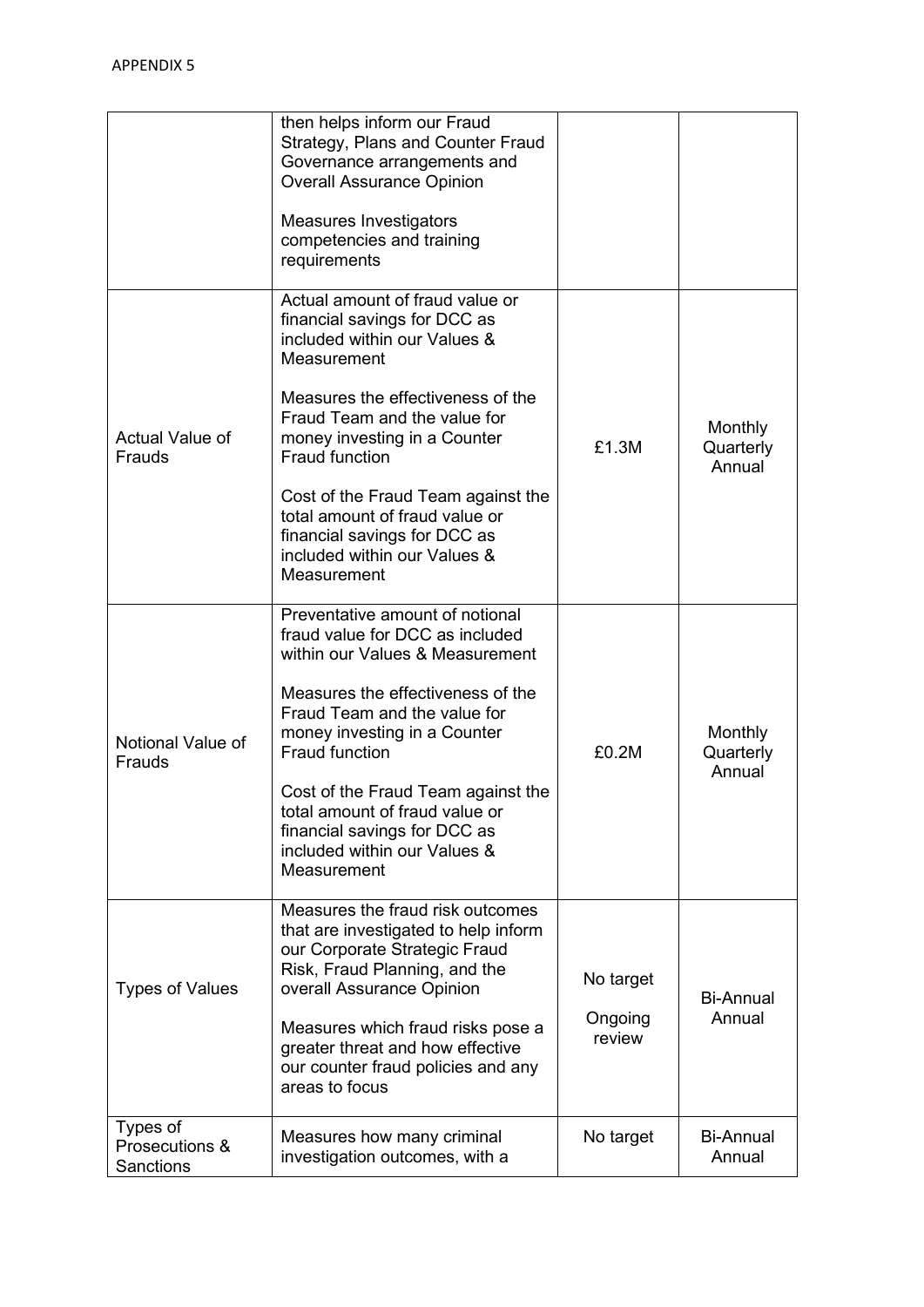|                                                 | team objective/fraud model to<br>pursue criminal investigations<br>(part of the KPI target but no<br>specific sanctions)<br>Measures the fraud risk outcomes<br>that are investigated to help inform<br>our Corporate Strategic Fraud<br>Risk, Fraud Planning, and the<br>overall Assurance Opinion<br>Measures which fraud risks pose a<br>greater threat and how effective<br>our counter fraud policies and any<br>areas to focus<br>Measures the value of the team<br>having the skills, knowledge, and<br>training/qualifications to progress<br>such criminal outcomes | Ongoing<br>review              |                                       |
|-------------------------------------------------|------------------------------------------------------------------------------------------------------------------------------------------------------------------------------------------------------------------------------------------------------------------------------------------------------------------------------------------------------------------------------------------------------------------------------------------------------------------------------------------------------------------------------------------------------------------------------|--------------------------------|---------------------------------------|
| No Fraud                                        | Measures the number of<br>investigations that resulted in no<br>fraud and includes the reason<br>Measure's resources/investigations<br>are dealt with effectively and<br>efficiently to help protect the public<br>purse/ financial savings for the<br>authority<br>Measures Investigators<br>competencies and training<br>requirements<br>Focuses our workloads on our<br>counter fraud plans, fraud risks and<br>allocated resources                                                                                                                                       | No target<br>Ongoing<br>review | <b>Monthly</b><br>Quarterly<br>Annual |
| <b>Partnerships</b>                             |                                                                                                                                                                                                                                                                                                                                                                                                                                                                                                                                                                              |                                |                                       |
| Value of<br>Partnership within<br>DCC boundary  | Records a notional value for DCC<br>for the work of the partnership i.e.,<br><b>Temporary Accommodation Cost</b><br>savings with a Tenancy Fraud<br>property returned<br>Measures the value of the team<br>having the skills, knowledge, and<br>training/qualifications to progress<br>such criminal outcomes                                                                                                                                                                                                                                                                | No target<br>Ongoing<br>review | <b>Monthly</b><br>Quarterly<br>Annual |
| Value of<br>Partnership outside<br>DCC boundary | With these investigations outside<br>DCC area, there is no financial<br>saving for the fraud risk, albeit this                                                                                                                                                                                                                                                                                                                                                                                                                                                               | No target                      | Monthly<br>Quarterly<br>Annual        |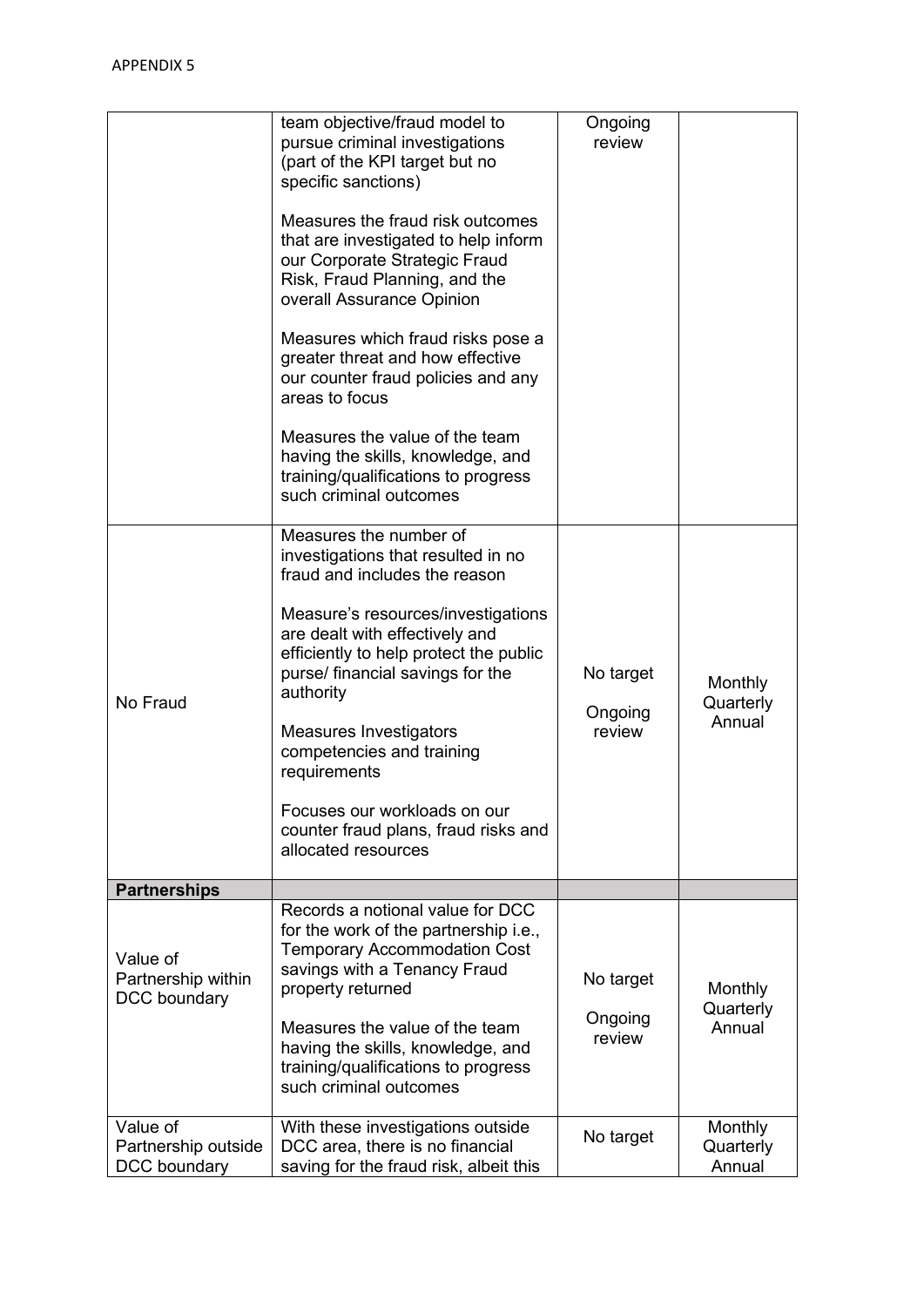|                                                                                                | work still contributes to Protecting<br>the Public Purse, raising<br>awareness of counter fraud and<br>assisting the reputation of DCC in<br><b>Counter Fraud</b>                                                                                                                                                                                                                                          | Ongoing<br>review                                              |                                       |
|------------------------------------------------------------------------------------------------|------------------------------------------------------------------------------------------------------------------------------------------------------------------------------------------------------------------------------------------------------------------------------------------------------------------------------------------------------------------------------------------------------------|----------------------------------------------------------------|---------------------------------------|
| Number of Social<br><b>Housing Properties</b><br>Recovered and/or<br>Applications<br>Prevented | Measures the total number of<br>properties recovered or prevented<br>for both fraud and compliance<br>Measures the number of days<br>allocated under the Partnership<br>against the success / results<br>These will differ depending on each<br><b>SLA</b>                                                                                                                                                 | <b>Believe</b><br>Gentoo<br>Livin                              | <b>Monthly</b><br>Quarterly<br>Annual |
| Right to<br>Buy/Acquire<br>Applications<br>Prevented                                           | Measures the percentage of<br>referrals that have been prevented<br>for both fraud and compliance<br>Measures the savings for the<br><b>Registered Social Landlord (Right</b><br>to Buy/Acquire discount; rental<br>savings; staffing savings; lock<br>changes etc.)                                                                                                                                       | 30%<br>Ongoing<br>review                                       | Monthly<br>Quarterly<br>Annual        |
| Allocated resource<br>(time spent)                                                             | Measures the number of days<br>allocated under the Partnerships<br>against the success / results and<br>resources for the Fraud Team in<br>Galileo<br>Broken down between each<br>separate SLA<br>Calculate RTBA cases time against<br>the volume of closures and income<br>charged<br>Measures the value of the<br>partnerships and in CFT investing<br>our resources away from DCC<br><b>Fraud Risks</b> | Targeted<br>days as<br>agreed in<br>SLA's<br>Ongoing<br>review | <b>Monthly</b><br>Quarterly<br>Annual |
| Breakdown of<br><b>Trading Income</b>                                                          | Measures the value of the<br>partnerships and in CFT investing<br>our resources away from DCC<br><b>Fraud Risks</b><br>Measures each partnership for<br>value for money                                                                                                                                                                                                                                    | No target<br>Ongoing<br>review                                 | <b>Monthly</b><br>Quarterly<br>Annual |